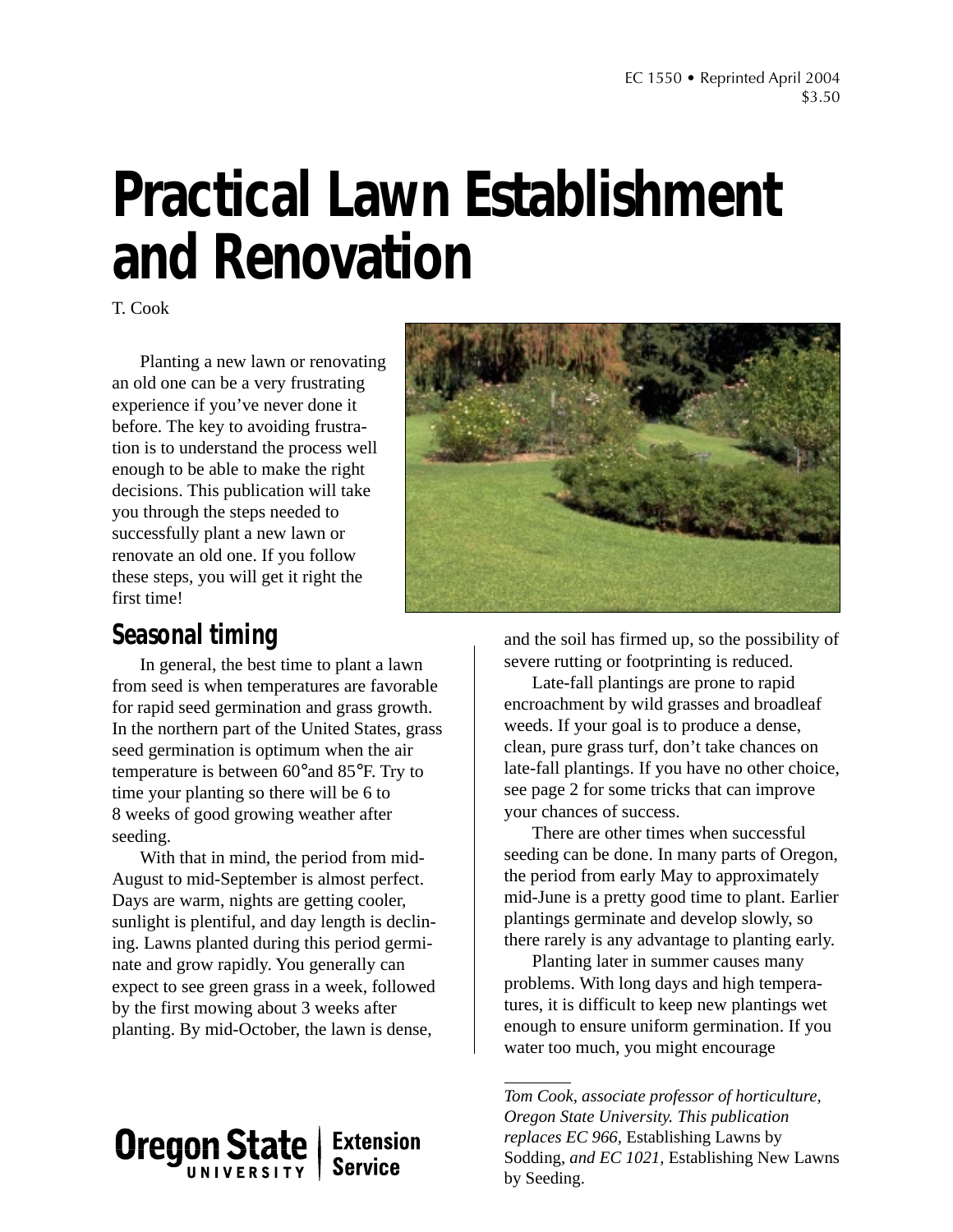### **Tips for beating the calendar**

If you must plant at a less desirable time of the year, consider the tips listed below. Keep in mind that it is a lot easier to plant in good weather than too early or too late.

### **Planting late fall lawns**

- Don't, if you can avoid it!
- If you must plant late, increase seeding rates. Add 2 lb of seed per 1,000 sq ft for each week past mid-September.
- Use a dark-colored mulch.
- Increase the percentage of perennial ryegrass in the mix.
- Fertilize at the time of planting and again 4 to 6 weeks later.
- Hope for a warm fall!

### **Planting lawns in summer**

- Don't, if you can avoid it!
- Plant seed treated with a fungicide to prevent damping-off.
- Use the lowest seed rate in the optimum range.
- Use a light-colored mulch at a low rate or no mulch at all.
- Water very carefully to avoid drought and saturation.
- Water fertilizer in to avoid burning grass.
- Be patient and wait for fall for better growing weather.
- Hope for a cool summer!

warm-weather diseases such as pythium. Once seed germinates, temperatures often are above the range for healthy root growth. The result is grass that requires constant attention all summer. Summer seedings on imported soil often suffer from excess competition from warm-season summer annual grasses, such as barnyardgrass, that arrive as seeds with the soil.

If you really must plant in summer or late fall, see the box at the left for some tips to enhance your chances of success.

What if you decide to plant sod? Sod has the same optimum planting times as seed, but because the grass is mature and has part of its root system, you can get away with planting over a much broader time period. Provided you have a well-prepared sod bed, sod can be planted anytime from about mid-March through mid-November in western Oregon. It can be planted year-round on the coast, and from about April through October in much of central and eastern Oregon, provided irrigation water is available.

### **Soil preparation**

Most people think their soil is terrible. In their minds, it is either too heavy (clay) or too light (sandy). In western Oregon, most people assume their soil is too acid and infertile to grow healthy turf. East of the mountains, people believe their soil is too sandy or too alkaline to grow good turf. Many people assume they must amend their soil with organic matter or haul in new soil to provide a good root zone. It almost sounds like an impossible situation!

Although bringing in topsoil is one solution, it is not always necessary. Most native soils in Oregon have adequate fertility and pH to support turf without doing anything special. A good goal is to use the existing soil whenever possible. See the recommendations for specific regions in the box on page 3.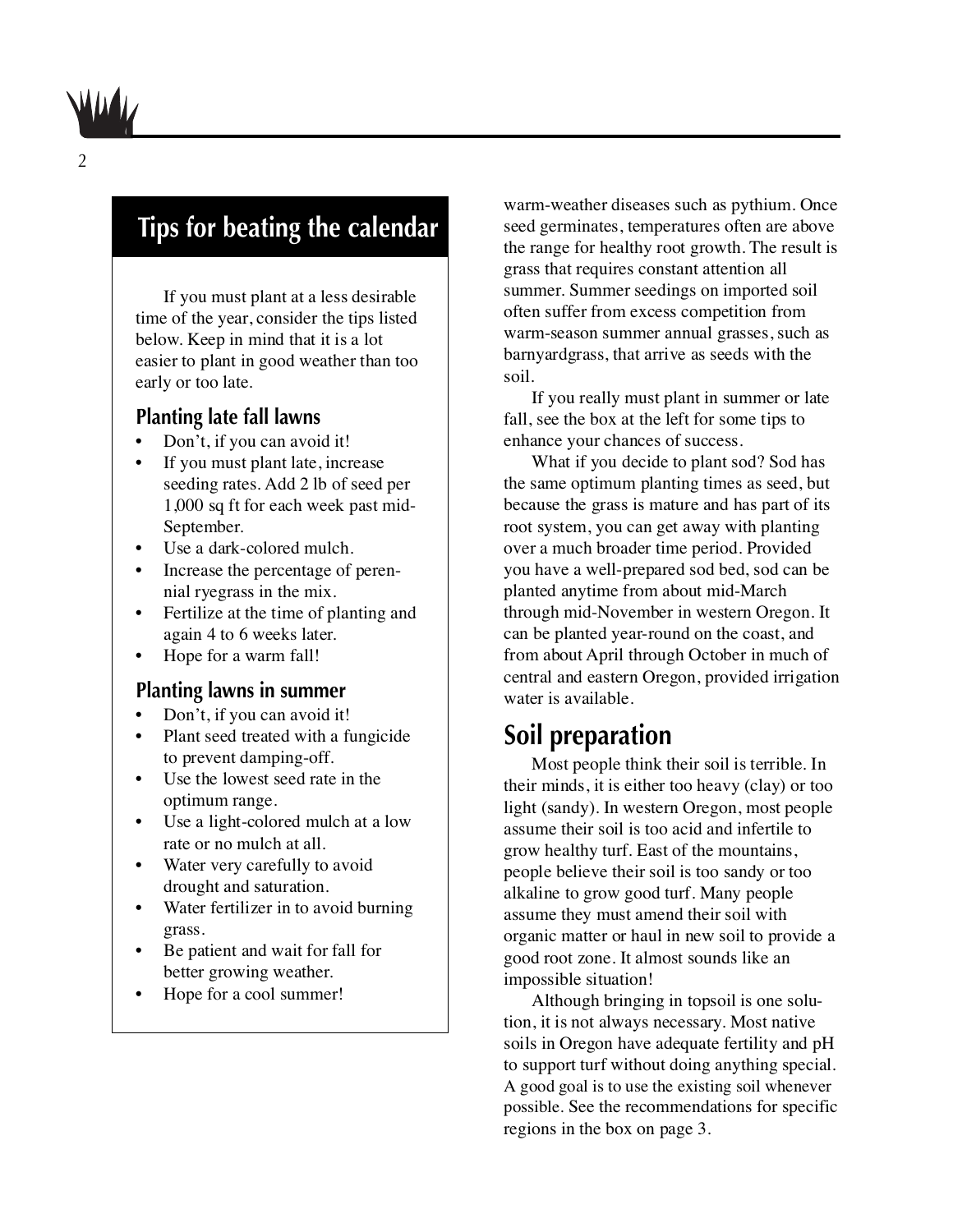# **Regional soils in Oregon**

### **Willamette Valley**

In the Willamette Valley, the existing soil often is a silty clay or clay loam. These soils typically have a pH of  $6.0$  ( $+/- 0.5$ ), adequate to high phosphorus (P) levels, medium to high potassium (K) levels, and adequate levels of calcium (Ca) and magnesium (Mg). Fertility-wise, that is not a bad soil at all.

Most commonly planted turfgrasses do just fine at a soil pH between 5.5 and 6.5. The only reason to lime this soil is to grow a mix containing a high percentage of Kentucky bluegrass. Otherwise, there is no need for special fertilizer or lime when preparing most Valley soils.

### **Central/eastern Oregon**

In central and eastern Oregon, soils are variable but often fall in the sandy loam to silt loam categories. Soil pH generally runs around 6.5 (+/- 0.5). Phosphorus levels generally are adequate, and potassium levels often are very high. Calcium and magnesium generally are more than adequate to grow healthy turfgrass. With these soils, there is little need to do more than plant your grass.

In some parts of central and eastern Oregon, soil pH is above 7.5. When soil pH is above 7.5, you can expect to have problems with iron deficiency and high salt or even high sodium levels. While these conditions do occur, they are relatively rare.

### **Coastal Oregon**

On the Oregon coast, soils range from fine sands to subsoil clays and often have a pH in the range of  $5.5$  (+/- 0.5). Phosphorus levels might be low to adequate, but potassium levels often are medium to very high. Calcium and magnesium might be low to adequate. These soils might benefit from liming if you want to grow perennial ryegrass alone or mixed with fine fescues. Bentgrasses are well adapted to these native soil conditions.

### **Southwestern Oregon**

Southwestern Oregon has the most unusual soils in the state, ranging from decomposed granite to black clay. The clay soils are fine to work with when dry but impossible to work with when wet. Soil pH typically is in the low to mid 6 range, and phosphorus and potassium levels often are in the medium range.

The decomposed granite soils can be quite infertile and might require regular applications of complete turf fertilizers.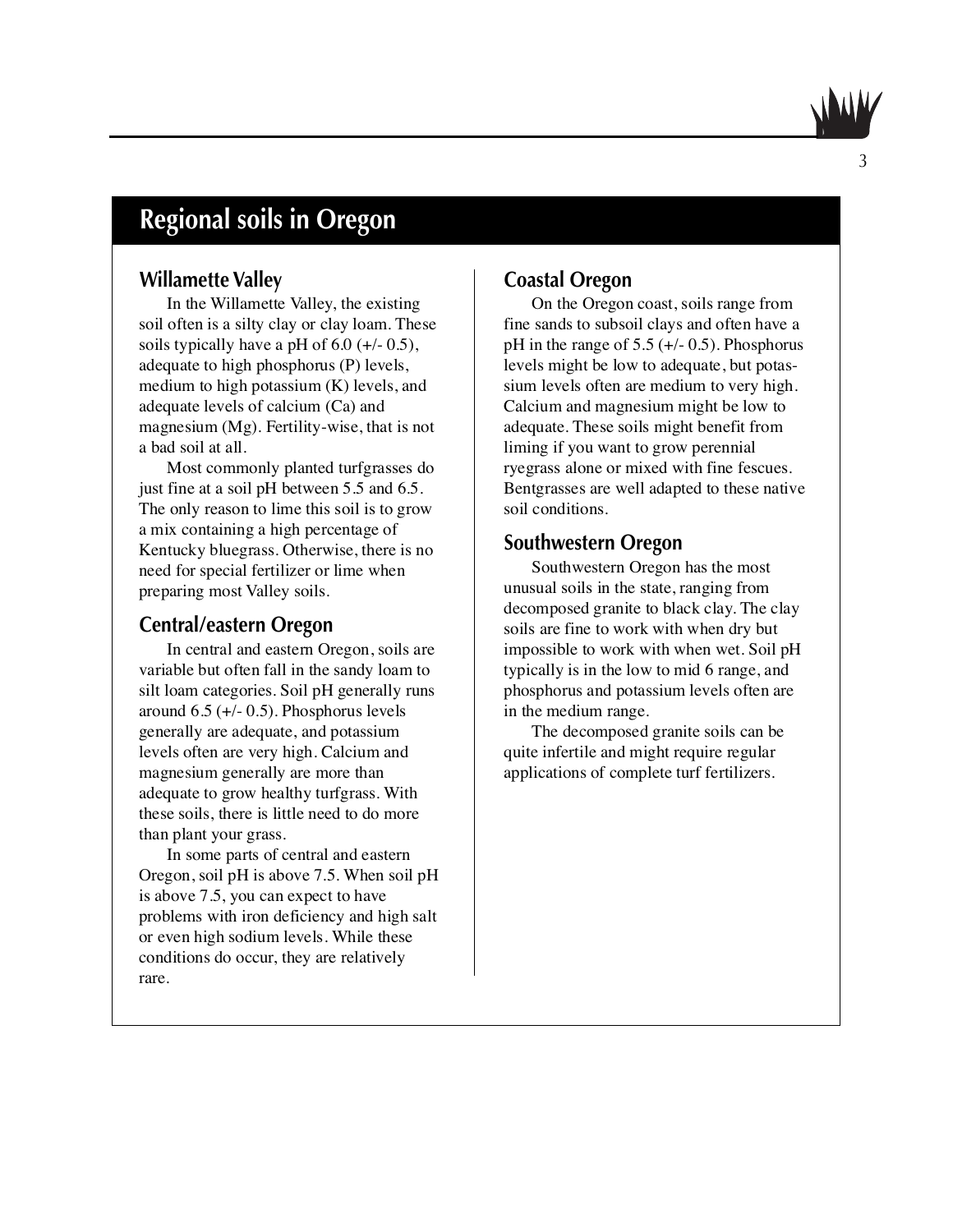Recommendations that tell you to apply lime before planting are making assumptions that are not necessarily correct. It is a safe recommendation simply because lime at the rates normally used won't hurt (or help) anything.

Should you have a soil test done before you plant? A soil test is a good idea, but few people bother. Among other things, it takes time to get the soil test report, and then you must interpret it. It probably is wiser to spend your money on fertilizer, unless you have reason to suspect your soil is deficient in one or more elements or has a low pH.

There is more reason for concern with imported soils or when topsoil has been stripped from the site, leaving only subsoil and excavation spoils. Purchased "topsoil" might be real topsoil, river silt, clean fill from a deep pit, or someone's idea of sandy loam. It also could be a synthesized soil made up of sand, organic matter, and soil. Most likely it is clean fill, river silt, or synthetic soil.

Clean fill usually is quite sandy and is easy to spread and grade even in rainy weather. Soil taken from deep pits might not have adequate fertility and can have a higher or lower pH than soil closer to the original surface. On the plus side, it might be relatively free of weed seed. Since it is hard to generalize about purchased soils, the only way to really know their fertility level is to have a soil test done.

If the construction process has left you with subsoil and excavation spoils, there is no way to know the soil's fertility status. Either get a soil test or bring in new soil.

If you really can't work with existing soils, bring in new soil that is as close as possible in texture to the original soil. This allows for continuity in water movement and rooting once the soil is in place. If you bring

in sandy soil, place it over the existing soil as a layer rather than tilling it into the existing soil. A layer of sandy soil should be at least 6 inches deep, after compaction, to provide an adequate root zone. Do not till sand into clay soils in an effort to loosen up the soil or improve drainage. Research shows that adding sand reduces soil porosity and increases susceptibility to compaction until the sand content reaches approximately 80 percent by volume. Practically speaking, that means you are better off layering sandy soil on top.

Tilling organic matter into existing soil is a common recommendation. Thoroughly composted organic matter can reduce bulk density of clay soils and increase water- and nutrient-holding capacity of sandy soils. In general, you can expect a short-term improvement in tilth. Some composted materials have significant fertilizer value and will increase soil fertility for several months after incorporation.

In gardens, you can add organic matter annually to maintain the light, fluffy qualities associated with good garden soil. Organic



*Figure 1.—Rototilling loosens and mixes soil so it can be graded smooth. Avoid overtilling, which can destroy soil structure and cause rapid, excess compaction.*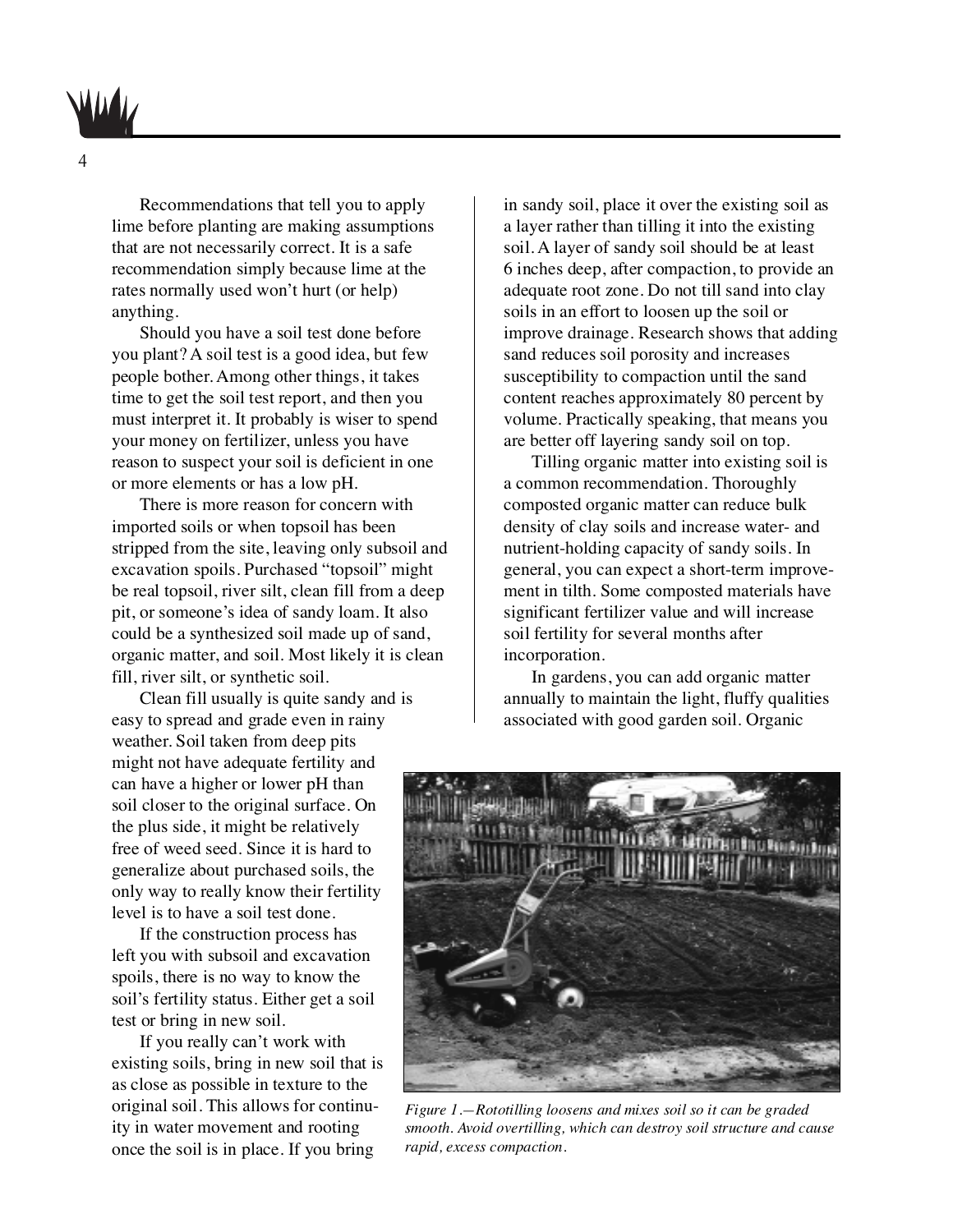matter added to turf soils probably is less valuable because you can add it only once. After turf is planted, the added organic matter begins to decompose further, and surface soil compaction begins. Two years after planting, it might be difficult to tell that any organic matter was added. Thus, at best, adding organic matter to turf soils has only temporary benefits.

Fresh or noncomposted organic matter can be undesirable. It generally breaks down rapidly and in the process ties up much of the soil nitrogen that otherwise would be available for the grass. Tilling in fresh sawdust or wood chips generally results in weak, yellow grass.

Another problem with adding organic matter to soil is that if the quantity is greater than 15 percent by volume you might see considerable settling once the organic matter decomposes. This will leave you with an uneven, bumpy lawn. Lawns where organic matter has been incorporated prior to planting also are often plagued with mushrooms.

### **Rototilling**

Assuming your existing soil is acceptable for planting your new lawn, the first step normally is rototilling (Figure 1). Rototilling serves two basic functions. First, it loosens the soil to a depth of 6 to 8 inches. Second, it breaks up the soil into smaller pieces so it can be graded.

With those two purposes in mind, it is clear that you need to go over the site only enough times to achieve the depth you want and a clod size you can grade. A common mistake is to pulverize the soil until it looks like powder. This destroys soil structure and ultimately leaves reduced infiltration and increased compaction potential. To avoid this problem, till soil when it is relatively dry, but moist enough that you don't generate a giant dust cloud. Also avoid tilling wet soil, as doing so creates structureless soil and large, amorphous clods.

If you add compost, till the area once or twice and then add the compost and spread it to a uniform depth. Till the entire area again until a uniform mix is achieved. If you fail to get a good mix, the lawn will have pockets of soil and organic matter along with uniformly mixed soil. This will leave the lawn with wet spots and dry spots, meaning more headaches for you down the road.

If you determine that lime is needed to raise the soil pH, apply it before you till the soil and then till it in thoroughly to achieve a good mix. Remember that lime must react in the soil before it has any impact on soil pH. Applying it after the site is graded and compacted means it will affect only the surface soil and might take a long time to do anything to the rest of the root zone.

### **Grading**

Once the soil is tilled, start grading by alternating raking and rolling (Figures 2 and 3, page 6). Large, lightweight grading rakes, which work better than small garden rakes, can be rented, as can water-filled rollers. Begin with a quick, rough grading aimed at knocking off high spots and filling in low spots. Then start rolling by going over the entire area with a back-and-forth pattern in one direction. As soon as you finish one direction, begin again in another direction. Meanwhile, use the rakes to continue to scratch off high spots and fill low spots.

Do a thorough job around the edges of sidewalks and driveways. It's a good idea to grade these edges flush with the concrete since they will settle slightly once the area is irrigated regularly.

How do you know when the job is done? Fatigue alters most people's sense of perception, so when they are really tired the lawn grade looks almost perfect. The goal is to grade the site smooth and have the entire area uniformly compacted so further settling does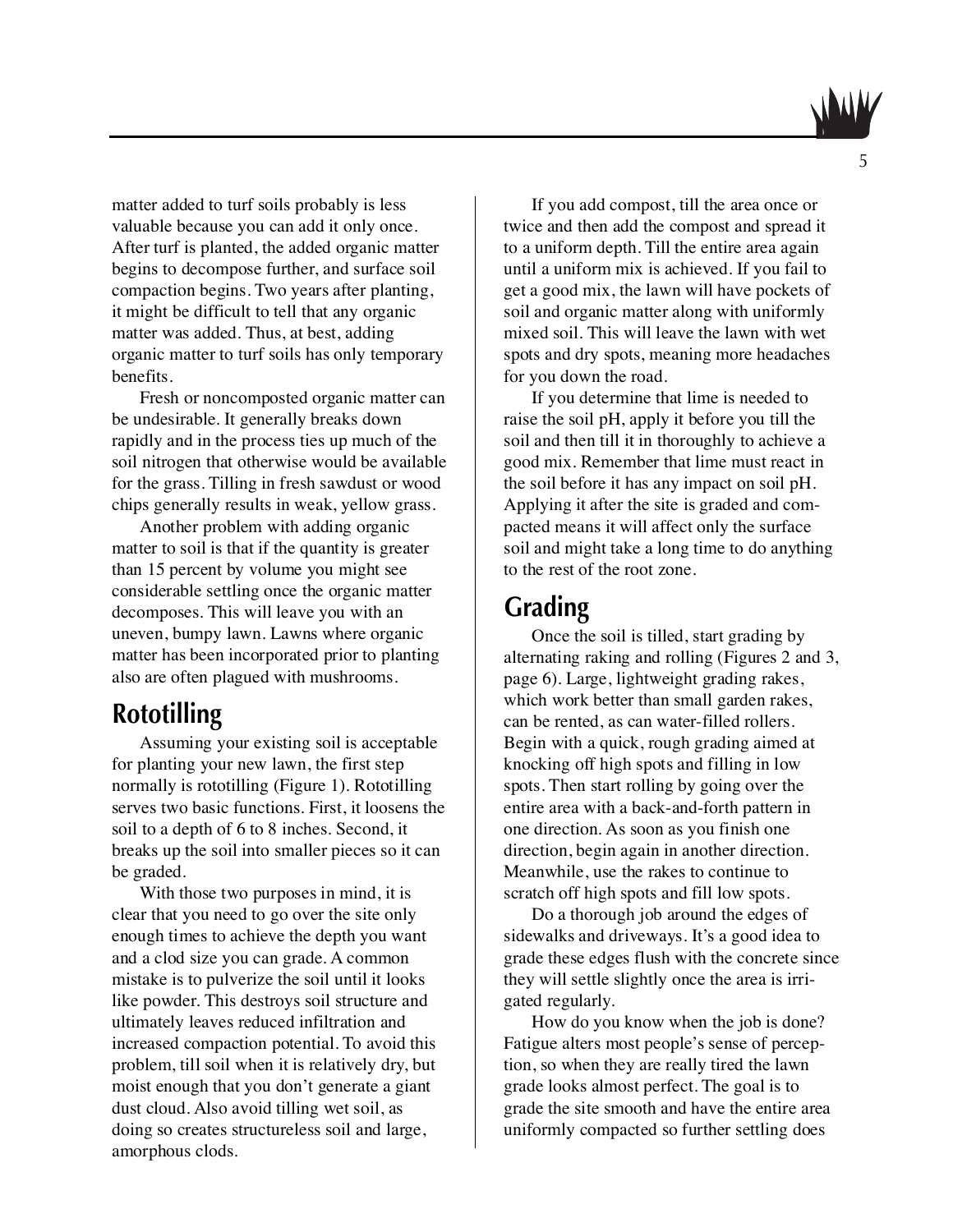

not occur during establishment (Figure 4). At the same time, you don't want to pack the soil so hard that roots and water can't penetrate. Unfortunately, this process can't be quantified easily, so even if it is your first time, you will have to use your best judgment.

If you need to bring in additional soil, till and rough-grade the existing soil first. Then spread the new soil and follow with the





*Figures 2 and 3.—After tilling, use a water-filled roller and grading rakes to level and firm the area. Be prepared to go over the area repeatedly to achieve uniform compaction. Grade edges level with concrete surfaces.*

rake-and-roll routine described above. This strategy works whether the new soil is the same as the original soil or is a sandy soil placed over the parent soil.

### **Selecting the best grass to plant**

There are several basic mixtures that are adequate for most situations. The following examples will give you a reasonable chance of success. The percentages of mixture components are not sacred. Be flexible when shopping because every supplier's mixture is different. Look for mixtures that approximate those described below. For lists of specific cultivars, see page 18.

You often can find reasonably good seed mixtures at discount chain stores. Most of these stores sell an elite mixture, an allpurpose mixture, one for shady lawns, and an economy mixture. Most likely, the economy mix is made up predominantly of annual ryegrass, which will die out within a year or two. The all-purpose mixture often is pretty good, and so is the shady mix. The elite mixture seldom is better than the all-purpose mix. The key is to study the label and make a decision based on contents, not the price or the hype. To better understand seed labels, see Figure 5.



*Figure 4.—A finished seedbed. The raked portion is ready for seeding.*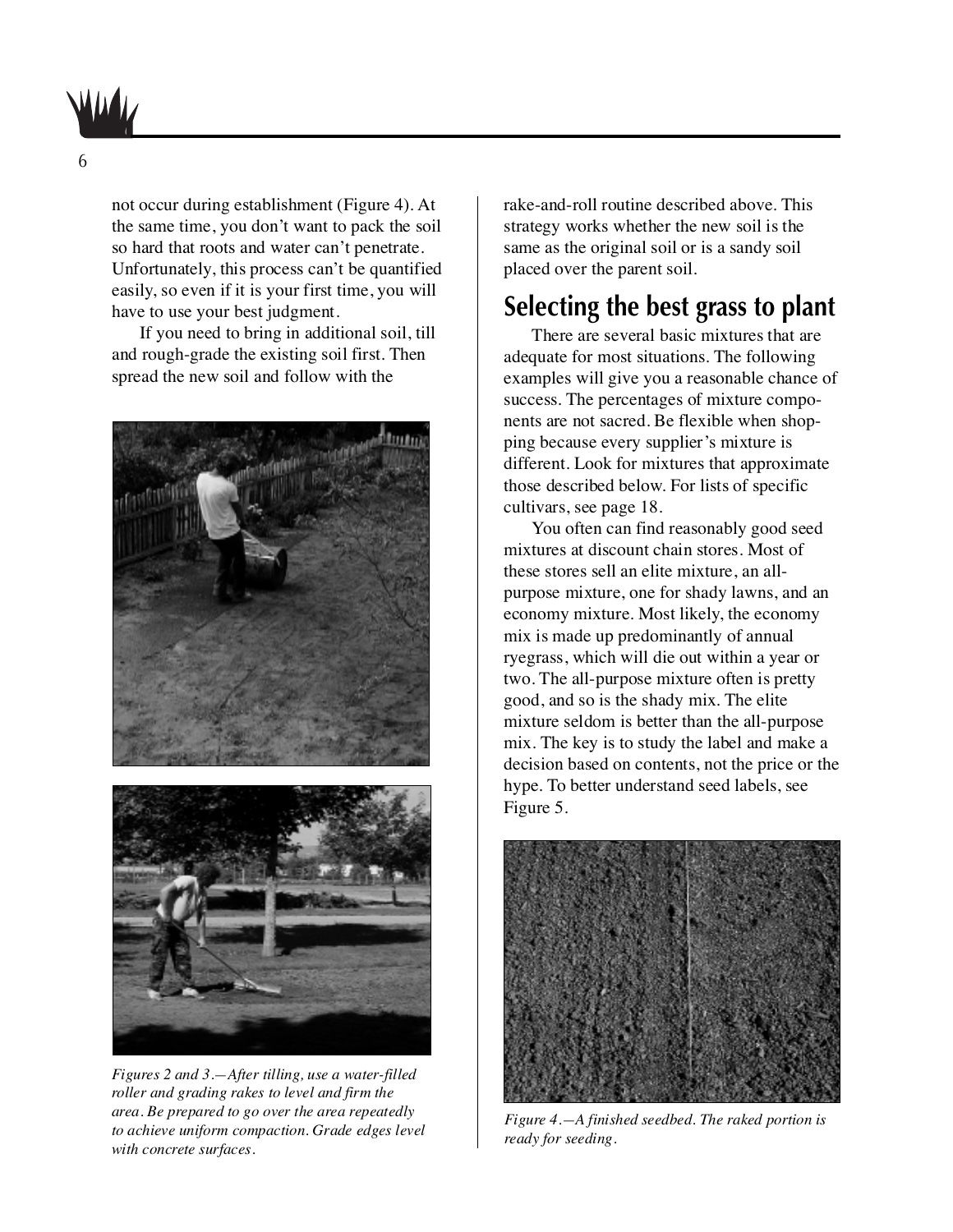*Figure 5.—Understanding grass seed labels.*

| <b>Example 1</b><br><b>Super Lawn - Speedy Green</b> |                           |                        |               | <b>Example 2</b><br>Super Lawn - Heavy Wear |                                |                        |                    |    |
|------------------------------------------------------|---------------------------|------------------------|---------------|---------------------------------------------|--------------------------------|------------------------|--------------------|----|
|                                                      |                           | Germination            | Origin        |                                             |                                |                        | Germination Origin |    |
| 77.00%                                               | ANNUAL RYEGRASS           | 85%                    | OR.           | 33.00%                                      | Fiesta III perennial ryegrass  |                        | 85%                | OR |
| 30.00 <sup>%</sup>                                   | PERENNIAL RYEGRASS        | 85%                    | OR.           | 33.00%                                      | Palmer III perennial ryegrass  |                        | 85%                | OR |
| $0.55\%$                                             | OTHER CROP                |                        |               | 32.00%                                      | Low grow II perennial ryegrass |                        |                    |    |
| 2.35%                                                | <b>INERT MATTER</b>       |                        |               | $0.30\%$                                    | OTHER CROP                     |                        |                    |    |
| $0.10\%$                                             | <b>WEED SEED</b>          | LOT NUMBER: 13604-7438 |               | $1.60\%$                                    | <b>INERT MATTER</b>            |                        |                    |    |
|                                                      |                           | <b>TEST DATE:</b>      | <b>JAN 02</b> | $0.10\%$                                    | WEED SEED                      | LOT NUMBER: 15604-7474 |                    |    |
|                                                      |                           |                        |               |                                             |                                | <b>TEST DATE:</b>      | <b>JAN 02</b>      |    |
|                                                      | NOXIOUS WEEDS: NONE FOUND |                        |               |                                             |                                |                        |                    |    |
|                                                      |                           |                        |               |                                             | NOXIOUS WEEDS: NONE FOUND      |                        |                    |    |
| THE GREEN SEED CO.                                   |                           |                        |               |                                             |                                |                        |                    |    |
| PORTLAND, OR 97218                                   |                           |                        |               | THE GREEN SEED CO.                          |                                |                        |                    |    |
| <b>NET WT. 3 LBS</b>                                 |                           |                        |               | PORTLAND, OR 97218                          |                                |                        |                    |    |
|                                                      |                           |                        |               |                                             | <b>NET WT. 3 LBS</b>           |                        |                    |    |

All seed labels list the **pure seed** as percentage by weight of the grasses. In Example 1, there is 77 percent annual ryegrass and 30 percent perennial ryegrass. Notice that neither is identified by a cultivar name, so you have no idea what you are getting. In contrast, Example 2 lists the percentage of three named cultivars of perennial ryegrass. In this case, you know exactly which cultivars are in the mix. If you want a good lawn, buy grass seed that is identified by cultivar. If you want a quality perennial ryegrass lawn, do not buy seed identified as common or Linn.

For each grass in the mix, you will find a **germination percentage** and a **test date** indicating when the germination test was done. Germination rates for most cool-season turfgrasses range from 80 to 95 percent. Low germination might indicate a weak cultivar or old, nonviable seed. If grass has not been tested within the past 9 months, the germination percentage might not be accurate. In general, the longer seed is stored, the lower the germination rate.

**Other crop** indicates the percentage by weight of seeds that are grown as cash crops. They can include undesirable plants such as orchardgrass, redtop bentgrass, or even clover. In general, look for other crop levels below 0.5 percent to avoid contamination of your new turf with undesirable persistent grasses or broadleaf crop plants.

**Inert matter** includes stems, broken seeds, and other nonliving debris.

**Weed seed** includes all other seed found in the sample that is not considered pure seed or other crop. It includes seed of plants commonly considered to be weeds. Look for weed seed levels below 0.3 percent in quality mixes.

Each state has its own list of **noxious weeds**. Noxious weeds are particularly troublesome weeds and may be extremely difficult to control. On the grass seed label, they are listed as the number of seeds per pound. The only acceptable level of noxious weeds is zero.

**General tips for buying grass seed**—Look for grass mixes with named cultivars (Example 2), high germination percentages, and low weed content. Do not buy grass mixes containing annual ryegrass. Stay away from advertisements that offer the perfect grass that doesn't require any input. Perfect grass does not exist.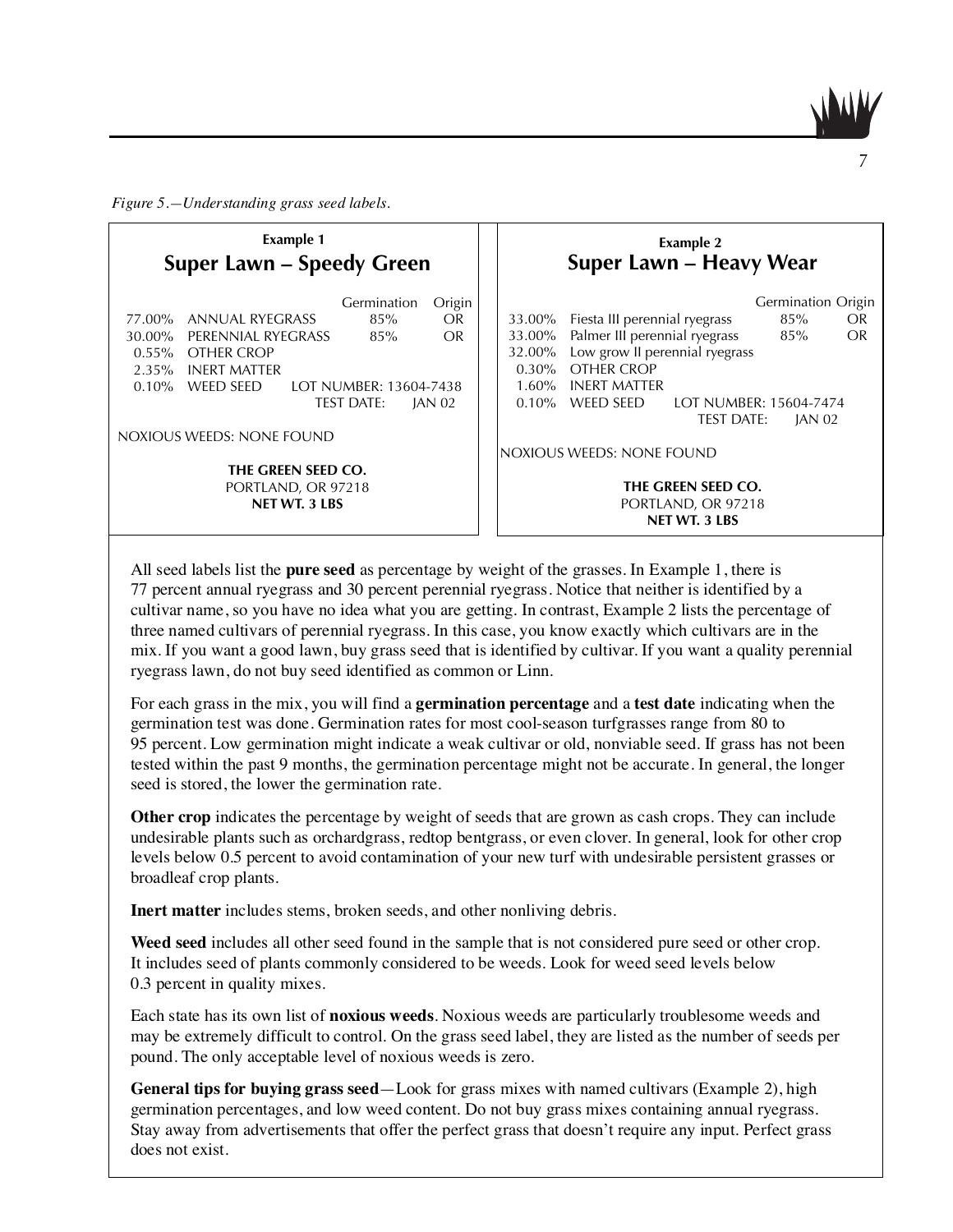

Some independent nurseries stock improved grass mixtures. These are easy to spot because all of the grasses are listed by name, and the purity generally is high. Unfortunately, not all nurseries sell top-quality grasses. Become familiar enough with improved grasses to know what you are getting.

### **West of the Cascades—sun**

#### **Mixture 1**

70–80 percent perennial ryegrass 20–30 percent fine fescue

Mixtures like this start fast and quickly give a functional lawn. They tend to be nitrogen-deficient for the first year or two since they initially are dominated by perennial ryegrass. By the third year, the fine fescues begin to dominate, particularly if you have not fertilized regularly. If the fine fescue is Chewing's fescue, it often takes over completely. Hard fescue and red fescue are less aggressive. This mix will make a lawn that is rugged, tolerates some shade, initially requires medium to high fertility to look good, and is easy to cut with a power lawnmower set at  $1\frac{1}{2}$  to 2 inches.

With the exception of hard fescue, all perennial ryegrasses and most fine fescues are susceptible to red thread disease. This disease generally is worse under low fertility and where clippings are removed. Red thread is the number one complaint about this mixture. While the disease doesn't kill the grass, it can make it look bad.

#### **Mixture 2**

25–50 percent perennial ryegrass 50–75 percent Kentucky bluegrass

This mix can look good in western Oregon if you select varieties carefully (see Table 1). Initially, it will look like ryegrass, with the bluegrass showing up in the second or third year. In OSU trials, this mix was stable after 5 years.

Either of these grasses planted alone tends to be invaded quickly by other grasses, which ruins the appearance of the lawn. In a mixture, both grasses seem to hold up better.

You can expect to see red thread disease on the ryegrass and rust disease on the bluegrass. Both of these diseases cause mostly cosmetic damage in the fall and early winter. Neither kills healthy grass. Necrotic ringspot disease can be devastating to bluegrass if you plant susceptible cultivars.

To look its best, this lawn needs medium to high fertility. It thrives on the fertility programs of lawn-care companies. This lawn is for sunny sites only. Plan on mowing at 11 ⁄2 to 2 inches and irrigating regularly. Annual dethatching might be necessary.

#### **Mixture 3**

50 percent perennial ryegrass 25 percent Kentucky bluegrass

25 percent fine fescues

This mixture sounds like the answer to everyone's dreams, but the fine fescues don't blend well with the bluegrass, and stands often are patchy. Turf quality generally is poorer than simpler mixtures with more compatible grasses. This mix generally is dominated by the fine fescues within 3 years after planting. Mixtures like this are common at both nurseries and discount stores.

Disease problems and cultural requirements are similar to those discussed earlier for mixtures 1 and 2.

#### **Mixture 4**

75 percent perennial ryegrass or fine fescue 25 percent colonial bentgrass

For areas west of the Cascades, this probably is the mix that most homeowners should plant because bentgrass eventually invades and dominates most lawns even if it is not planted. In nature, this takes several years, and during the transition the lawn looks like it has the measles. By starting out with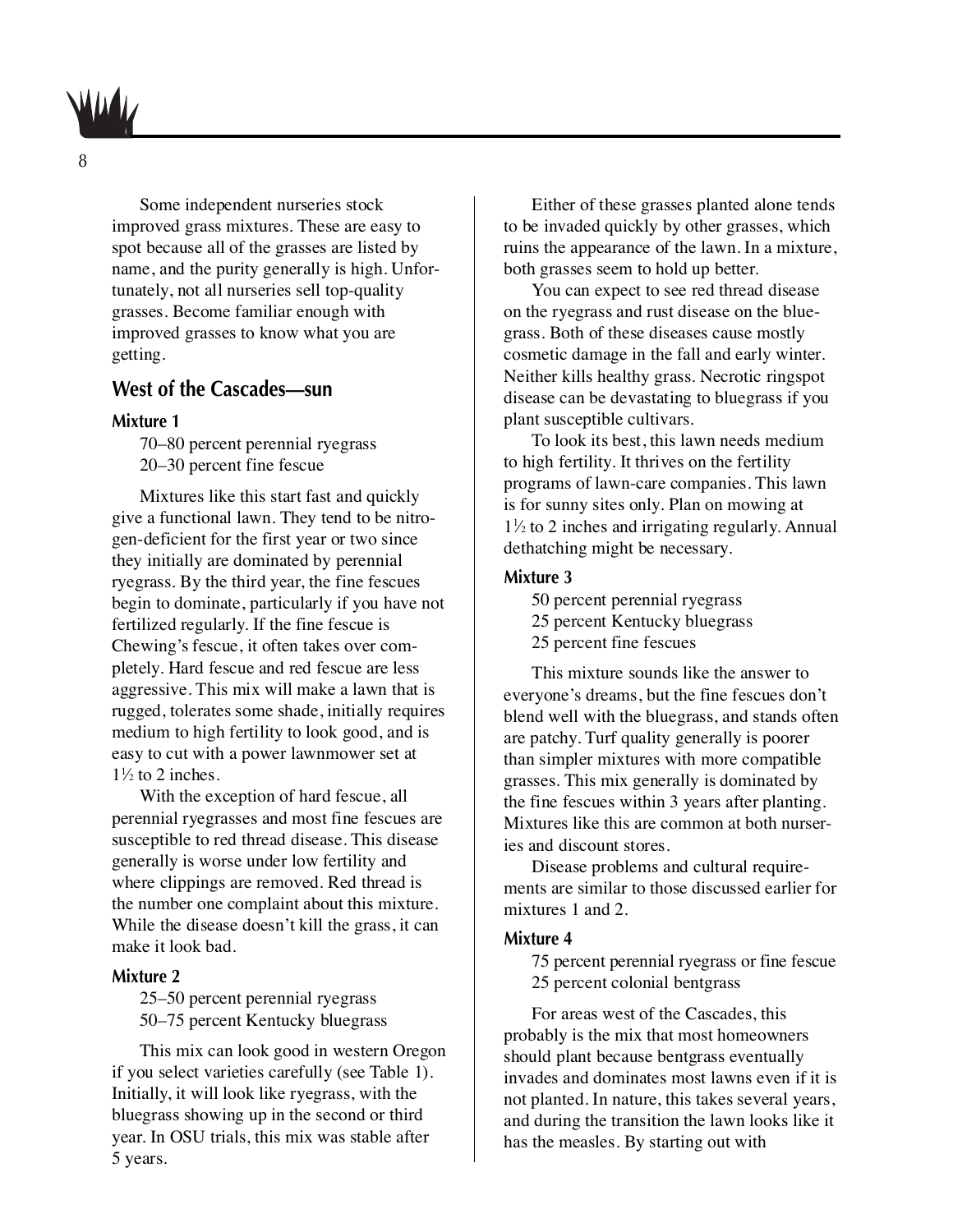

bentgrass, you will have a more uniform lawn immediately.

Advantages include a low fertility requirement and long-term persistence. To look good in summer, this lawn requires frequent irrigation, but its actual water requirement is no different than that of other common grasses.

This mix used to be common, but it is hard to find in the retail trade today. The reason probably is that it does not look good when mowed high with a power lawnmower.

To look its best, this lawn needs to be mowed fairly short  $\frac{1}{2}$  to 1 inch with a push mower or no more than  $1\frac{1}{2}$  inches with a power mower).

This mix generally looks like perennial ryegrass or fine fescue the first year, but by the second or third year it is a bentgrass lawn.

### **West of the Cascades—shade**

#### **Mixture 1**

70 percent fine fescue 30 percent perennial ryegrass

This mix takes advantage of the natural shade tolerance of fine fescues and the rapid establishment of perennial ryegrass. It works quite well, provided the shaded area isn't wet all the time. If it is, the fescues become riddled with fungal diseases. The ryegrass is useful mostly during the establishment period and then thins out.

This is an easy lawn to maintain with medium to low fertility, occasional irrigation, and mowing at about 2 inches. The fescues do better if the soil is fairly dry and air movement is good.

### **Mixture 2**

- 60 percent fine fescues
- 20 percent perennial ryegrass
- 20 percent rough bluegrass

If your site is both wet and shady, or you irrigate frequently, this mix makes a pretty good lawn. The key component is rough bluegrass, also known as *Poa trivialis*. This grass grows better in shade than any other grass. It tends to be light green, and it doesn't tolerate drought well. (It turns reddish-brown under drought stress.) It also invades and dominates lawns in sunny areas due to its vigorous growth via stolons (horizontal, spreading shoots).

For attractive turf, mow between 3/4 to 11 ⁄2 inches, water regularly, and provide medium to low fertility. Rough bluegrass will not hold up under traffic (e.g., children).

### **East of the Cascades—sun**

#### **Mixture 1**

75 percent Kentucky bluegrass

25 percent fine fescue or perennial ryegrass

This mix makes a good lawn where the turf is mostly in the sun but there are areas of light shade. Because it is so well adapted, the bluegrass will dominate very quickly, unless fertility levels are very low. As necrotic ringspot disease becomes more common, you probably will see fewer simple mixtures like this one. Look for varieties of bluegrass that are more resistant to necrotic ringspot (page 21). To look its best, this lawn needs regular irrigation, medium to high nitrogen fertilization, and regular mowing at  $1\frac{1}{2}$  to  $2\frac{1}{2}$  inches.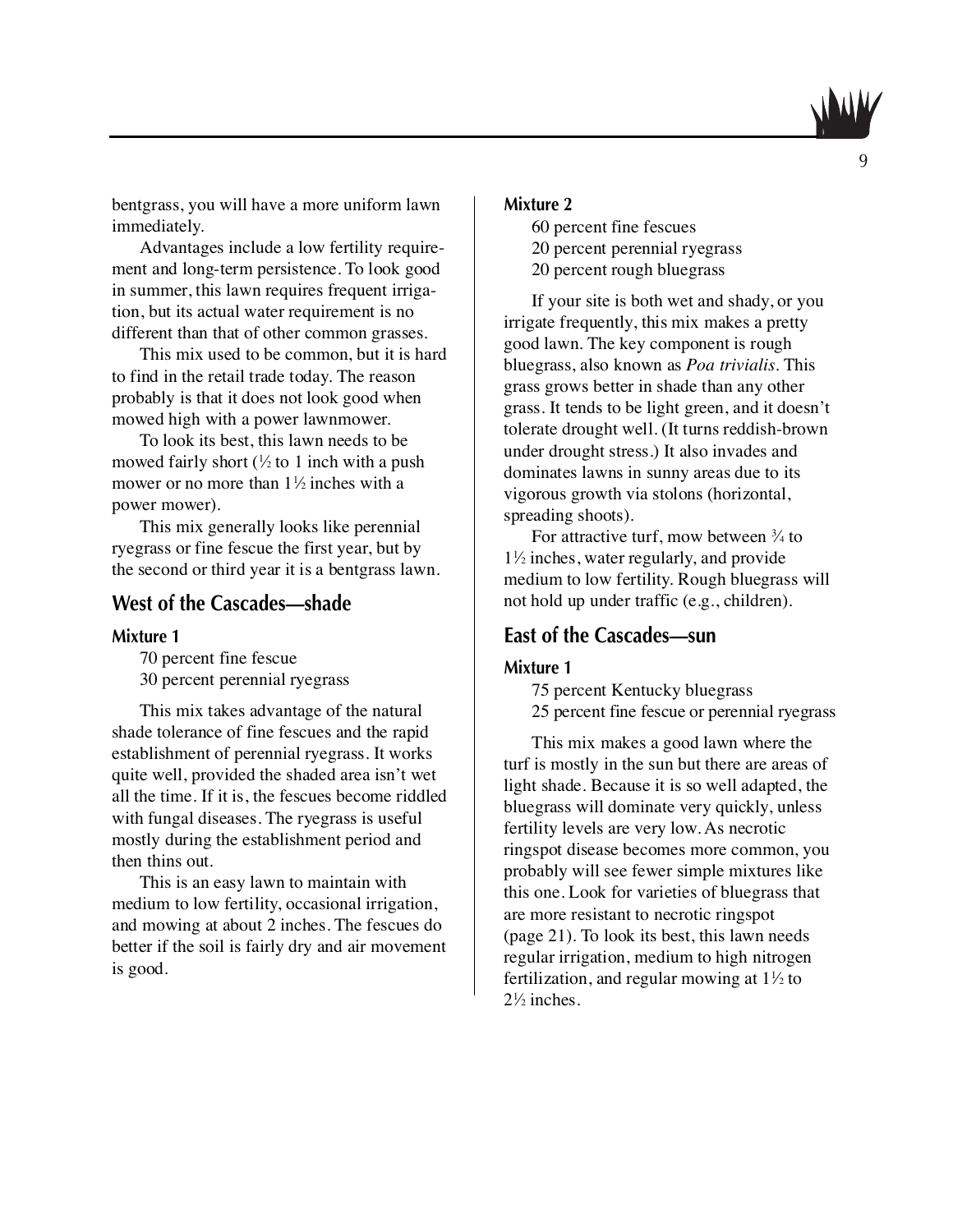

#### **Mixture 2**

50 percent perennial ryegrass

- 25 percent Kentucky bluegrass
- 25 percent fine fescue

This mix establishes rapidly and gradually reaches equilibrium among the three grasses. Mixtures like this might be less susceptible to necrotic ringspot disease than straight plantings of Kentucky bluegrass.

Maintenance requirements are similar to the bluegrass–fescue or bluegrass–ryegrass mixtures discussed above. Ryegrass shreds more easily than bluegrass when cut with a power or push lawnmower, so keep your mower blade sharp.

#### **Mixture 3**

100 percent tall fescue (turf types only)

Expect a deep-rooted, rugged turf from tall fescue. Newer varieties are only slightly coarser than coarse Kentucky bluegrasses. You should be able to wait 5 to 10 days between irrigations if you water deeply. Tall fescue tolerates moderate shade as well as full sun, so it's an adaptable grass. Fertility requirements are average. Mow at 1 to  $2\frac{1}{2}$  inches. Tall fescue is a good choice for hot areas such as LaGrande and Medford and is adapted to much of central and eastern Oregon.

### **East of the Cascades—shade**

#### **Mixture 1**

50–75 percent fine fescue 25–50 percent Kentucky bluegrass

By increasing the percentage of fine fescue, you are assured of a uniform stand of grass in most moderately shady sites. The bluegrass might prosper if the cultivar is shade-tolerant (e.g., Glade) or if there is only partial shade.

If you mow relatively high (2 to  $2\frac{1}{2}$  inches), keep the fertility in the medium range, and irrigate only as needed, you should have reasonably good turf.

### **Table 1.—Effective seeding rates**

| lb seed/1,000 sq ft |
|---------------------|
| 1 to 2              |
| 2 to $4$            |
| 4 to 8              |
| 4 to 8              |
| 5 to 10             |
| 5 to 10             |
| 8 to 12             |
| 5 to 8              |
|                     |

### **Seeding**

The basic goal in planting is to spread seed over the area so grass will germinate uniformly. The best seeding tool is a drop spreader, preferably one that has been calibrated to deliver the proper amount. Most homeowners don't have access to a calibrated spreader so they have to guess. That is why most how-to guides tell you to divide the seed into two equal quantities and spread half in one direction and the remainder in another. The key is to be sure you cover the entire area at least once.

For the sake of discussion, let's assume you have a calibrated spreader and you want to know how much seed to apply. If you plant a perennial ryegrass–fine fescue lawn during an optimum planting period, plant a minimum of 5 lb of seed per 1,000 sq ft. For each week later than the optimum period in the fall, increase the seed rate by 2 lb per 1,000 sq ft. The fall optimum in the Willamette Valley is August 15 to September 15, so if you plant on October 1, you should use a minimum of 9 lb of seed per 1,000 sq ft. By October 15, you will need a minimum of 13 lb per 1,000 sq ft.

After October 15, you are wasting your time. In most years, you might get a stand, but chances are it will be weedy and thin, and you

10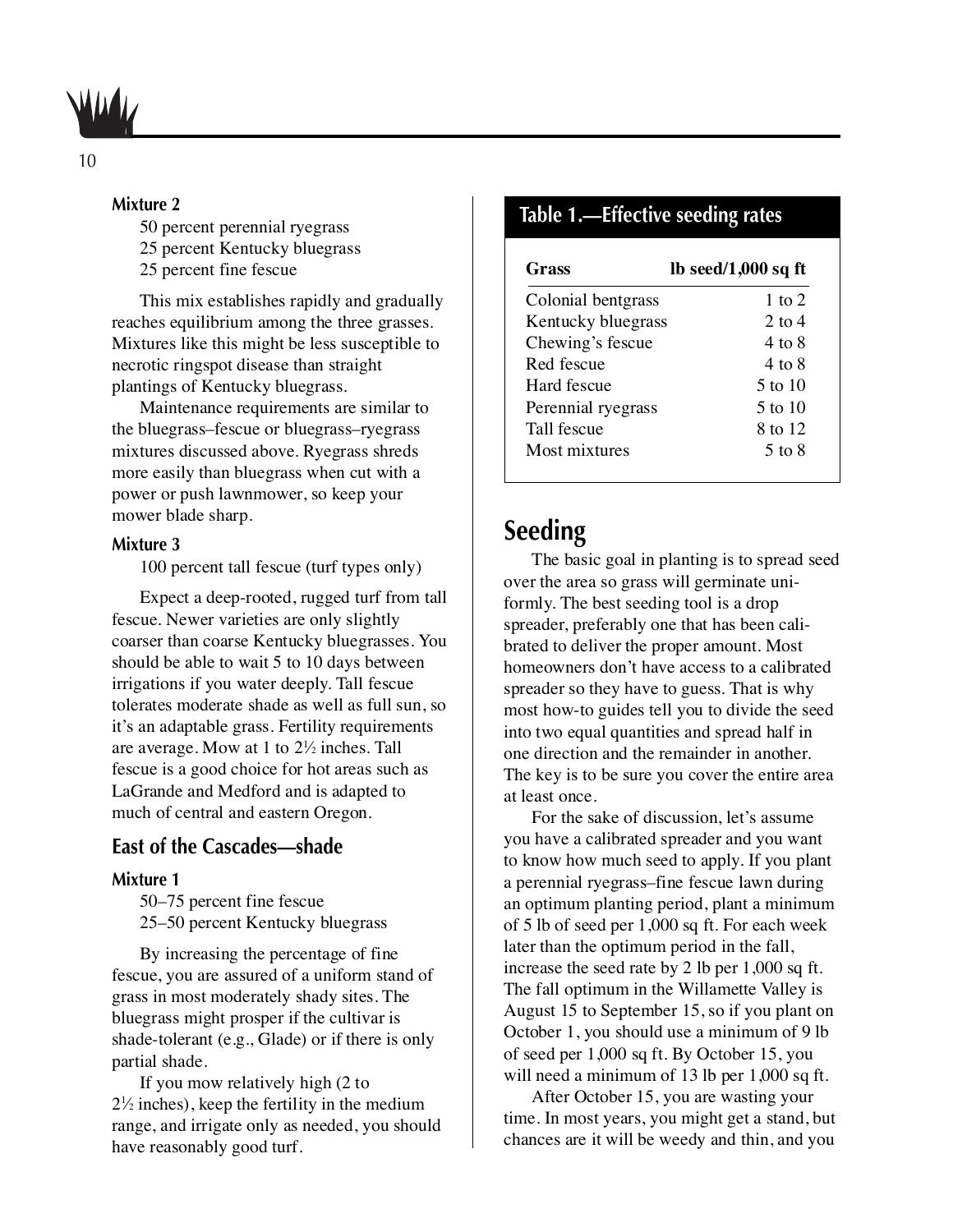might have to start over again the next spring. While increasing the seeding rate can help make up for poor growing conditions, it can do only so much. This concept applies in all areas of Oregon, but the critical planting dates might vary slightly depending on local conditions. Some typical ranges for seeding rates are listed in Table 1.

One way to plant the seed is to walk back and forth over the area with a drop spreader (Figure 6). Make sure you overlap the wheels of the spreader to avoid skips (Figure 7). If you have divided the seed into two equal quantities, go a different direction with the second portion of seed. It's a good idea to make an extra pass or two where the lawn meets the sidewalk.

### **Hydroseeding**

Hydroseeding involves mixing seed, a fiber mulch, fertilizer, and perhaps a tacking agent in a tank of water (Figure 8). This mixture is sprayed through a large hose and nozzle and applied much like paint over the prepared seedbed. This method generally is performed by contractors. It is a very effective way to apply seed and is useful on hilly sites prone to erosion and on windy sites where seed might be blown away. (Sandpines Golf Links near Florence was seeded from tees to greens via hydroseeding because of wind problems.) It is fast and effective on flat, protected sites as well.

Is hydroseeding better than dry seeding? The answer depends on whom you ask. Since the seed is mixed with water, it is well soaked by the time it is applied. The mulch holds moisture around the seed, which gives the seed a head start. Hydroseeded areas can germinate quickly. In the long run, however, there is little difference between dry seeding and hydroseeding if both are taken care of properly during germination and establishment.



*Figure 6.—Apply seed with a drop spreader and go over the entire area twice in opposite directions.*



*Figure 7.—This new lawn was seeded with a drop spreader, but the operator failed to overlap adequately, resulting in skipped areas.*



*Figure 8.—Hydroseeding applies seed, fertilizer, and mulch all in one operation.*

11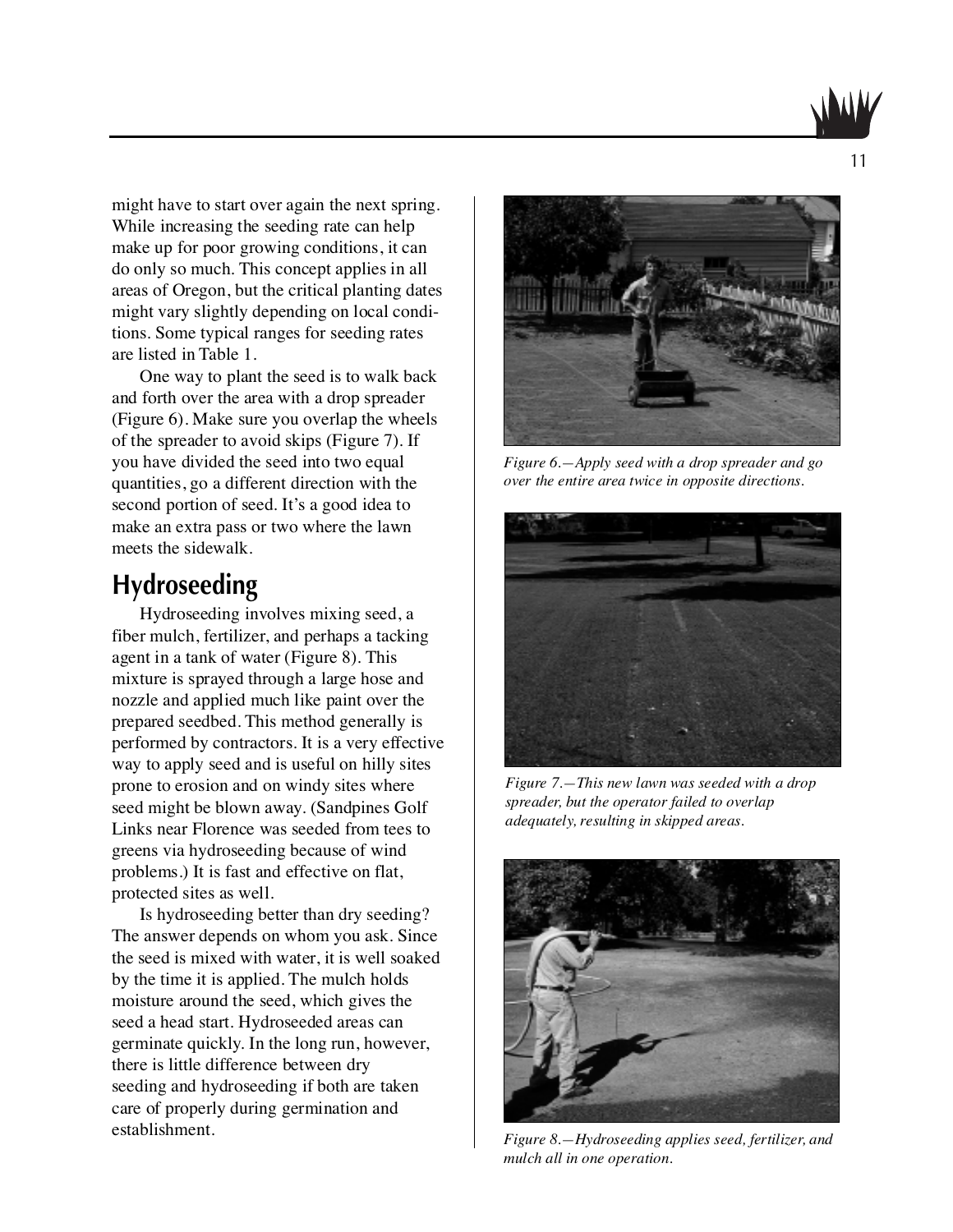

Unfortunately, people often assume hydroseeding means they don't have to babysit their new planting, so they fail to water carefully, which leads to failure. Hydroseeding is just one more good option for applying seed. It has advantages in certain situations, as noted above, but it is not a miracle. It requires intelligent care after planting just like dry seeding.

### **Sodding**

Nationwide, sod is the most popular method of planting new lawns. In the Pacific Northwest, it is widely used for commercial work and in many residential areas. It hasn't replaced seeding as the standard method here because it is so easy to establish seeded lawns in our climate. The big advantage to sod is that it creates an instant lawn. There is no waiting and fussing over germinating seed.

People often argue the merits of seed versus sod. Practically speaking, it is simply a matter of personal preference. If you want seed, plant seed. If you want sod, plant sod.

When planting sod, remember to put the sod on a carefully prepared seedbed. Moisten the soil just prior to laying the sod down to ensure rapid rooting. Place the **green side up**, and make sure the edges fit together tightly. There should be no gaps between sod pieces once they are placed on the soil. The pattern is less important than making sure the sod fits tightly at the seams. For many people, the staggered pattern common to brick walls is most appealing, but it really doesn't matter much.

Even though sod is mature grass, most of its roots were removed when it was cut, so it needs regular watering. Soak it well immediately after planting and water at least daily for a couple of weeks. Pay attention to

edges near driveways and sidewalks, since they are prone to rapid drying.

### **Fertilizing**

Apply fertilizer just before or after seeding. If you have two spreaders, one person can put down seed while the other applies fertilizer.

For sodded lawns, incorporate fertilizer into the seedbed prior to final grading or, if planting on fertile soils, wait to apply it after the sod has put down roots. Sod often is prefertilized, so it might grow well for several weeks without preplant fertilizer.

For seeded lawns, you can use nearly any fertilizer that is relatively high in nitrogen (N). Twenty years of class planting projects have repeatedly yielded three consistent responses to fertilizer:

- **•** Fertilizer has no observable effect on initial emergence of the grass seed.
- **•** Nitrogen, either alone or in combination with phosphorus or potassium, stimulates growth after emergence and speeds establishment of the turf.



*Figure 9.—A turf area after seed and fertilizer have been applied. Once the mulch is down, begin light, frequent irrigations.*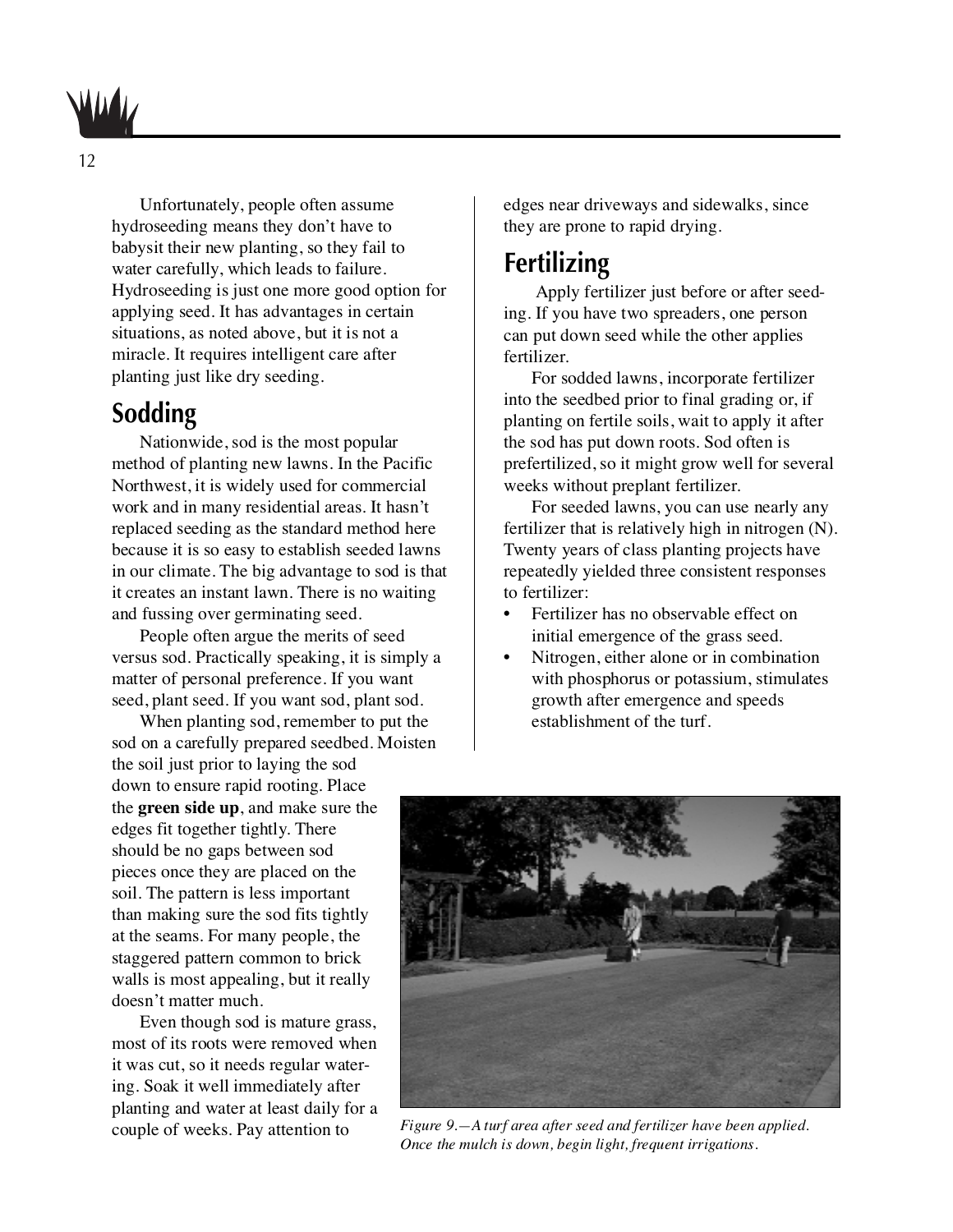**•** Starter fertilizers high in phosphorus offer no advantage over regular turf-grade fertilizers high in nitrogen. Most books emphasize phosphorus and downplay the value of nitrogen. The key to rapid establishment lies in pushing growth after the grass germinates, which is best accomplished with nitrogen.

In most situations for seeded lawns, try the following approach. Apply a complete fertilizer (N-P-K) when you plant at a rate of 1.5 to 2 lb nitrogen per 1,000 sq ft. You can use 15-15-15 if you like, but regular turf-grade fertilizers high in nitrogen and potassium and low in phosphorus (e.g., 10-2-6, 21-7-14, 24-4-12, etc.) are best. Reapply at the same rate about 4 to 6 weeks after planting to further accelerate establishment. These will be the two most important applications you will ever make to your lawn.

Figure 9 shows a turf area after seed and fertilizer have been applied.

Sodded lawns should be fertilized 4 to 6 weeks after planting or as soon as color and growth begin to decline.

### **Mulching**

The next step in planting a lawn usually is mulching. Mulch helps keep moisture near the seed during germination. Applied properly and under the proper conditions, mulch speeds germination and improves stand uniformity (Figure 10). It is particularly useful on areas exposed to wind and prone to rapid drying. It also is useful in preventing surface erosion. It can even prevent earthworms from moving seed around in the course of their nightly wanderings.

One key when using mulch is to apply it fairly lightly (Figure 11). Make one, or at most two, passes with a mulch roller (Figure 12). You don't need to bury the seed under  $\frac{1}{2}$  inch of mulch; an  $\frac{1}{8}$  to  $\frac{1}{4}$  inch of mulch generally is



*Figure 10.—No mulch (left) and mulch (right). Mulch generally ensures a more uniform stand of grass.*



*Figure 11.—A mulched seedbed. A thin layer of mulch is better than a thick layer.*



*Figure 12.—Mulch rollers are available from rental companies.*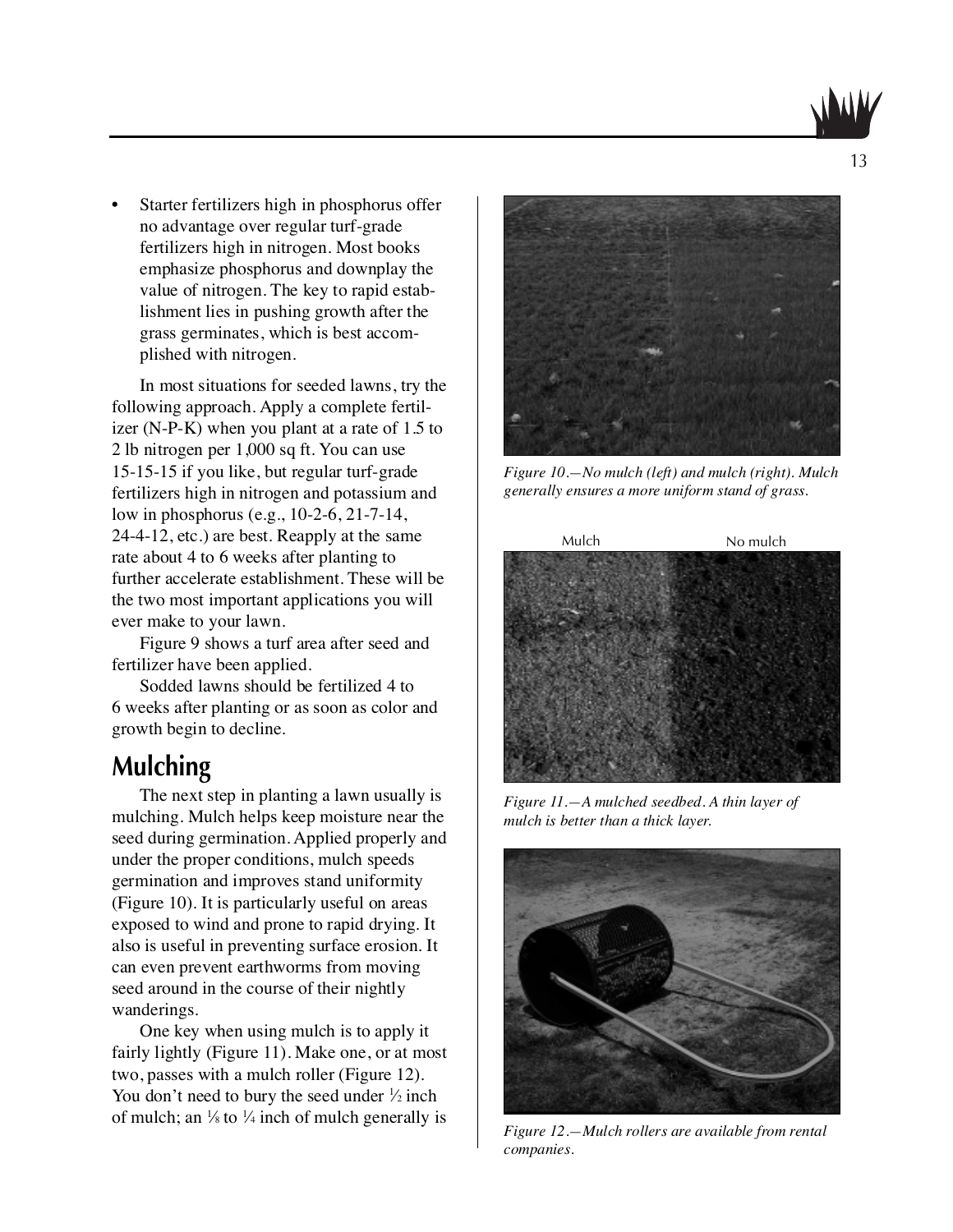perfect. If you apply mulch too deeply, the seed might not be able to emerge through it.

The type of mulch is relatively unimportant, although finer mulches often work better than coarser ones. Fresh sawdust, aged sawdust, fine fir bark mulch, compost, ground-up grass straw, and peat moss can work well.

People often worry that mulches might tie up nitrogen in the soil, but when applied lightly this is not a problem.

Some dark-colored mulches greatly enhance emergence in late fall. This effect might be due to the fact that the dark mulch absorbs sunlight and raises the soil temperature.

Mulch isn't always desirable. In late spring, summer, and early fall, mulch can cause surface heating and result in dampingoff diseases or what seems to be heat scorch. In some experiments, mulched summer plantings were lost, while unmulched plantings nearby came up just fine. Summer plantings are tricky because it is hard to keep them consistently moist without mulch, but mulch may lead to disease or heat scorch that can kill seedlings. You can see why it is worth waiting to

plant during optimum times. Mulch has an impact for only a short period of time. While big differences often are observed 2 to 3 weeks after planting, 6 months later it is difficult to tell which areas were mulched and which weren't. In fact, seed applied to a wellprepared seedbed and then lightly raked in to ensure good seed–soil contact often does just as well as seed spread on the surface and then covered with mulch.

Considering the extra work and cost involved with obtaining and applying mulch, it might not be as important as we often think. The

real issue isn't the intrinsic value of mulch but rather keeping the seedbed moist enough for rapid and uniform germination. Good seedbed preparation, followed by light raking and careful irrigation, will accomplish this goal. Since careful irrigation is not always possible, most people find that mulch is a simple insurance policy.

### **Irrigation**

The objective when irrigating a newly seeded lawn is to keep the seed wet so it can imbibe water and begin the germination process. You can't do this by giving the area one thorough soaking. The best way is to irrigate two to four times each day for as long as it takes the surface soil to start to glisten. On heavy-textured soils, this might mean 5 to 15 minutes per irrigation. Generally, it takes longer the first day. By day 2 or 3, the soil glistens shortly after you start to water. If you keep the soil moist but not water logged, most grasses will germinate in 5 to 10 days at optimal temperatures (Figure 13).



*Figure 13.—Normally, you will see green grass 7 to 10 days after planting. Perennial ryegrass is faster to germinate than red fescue or Kentucky bluegrass.*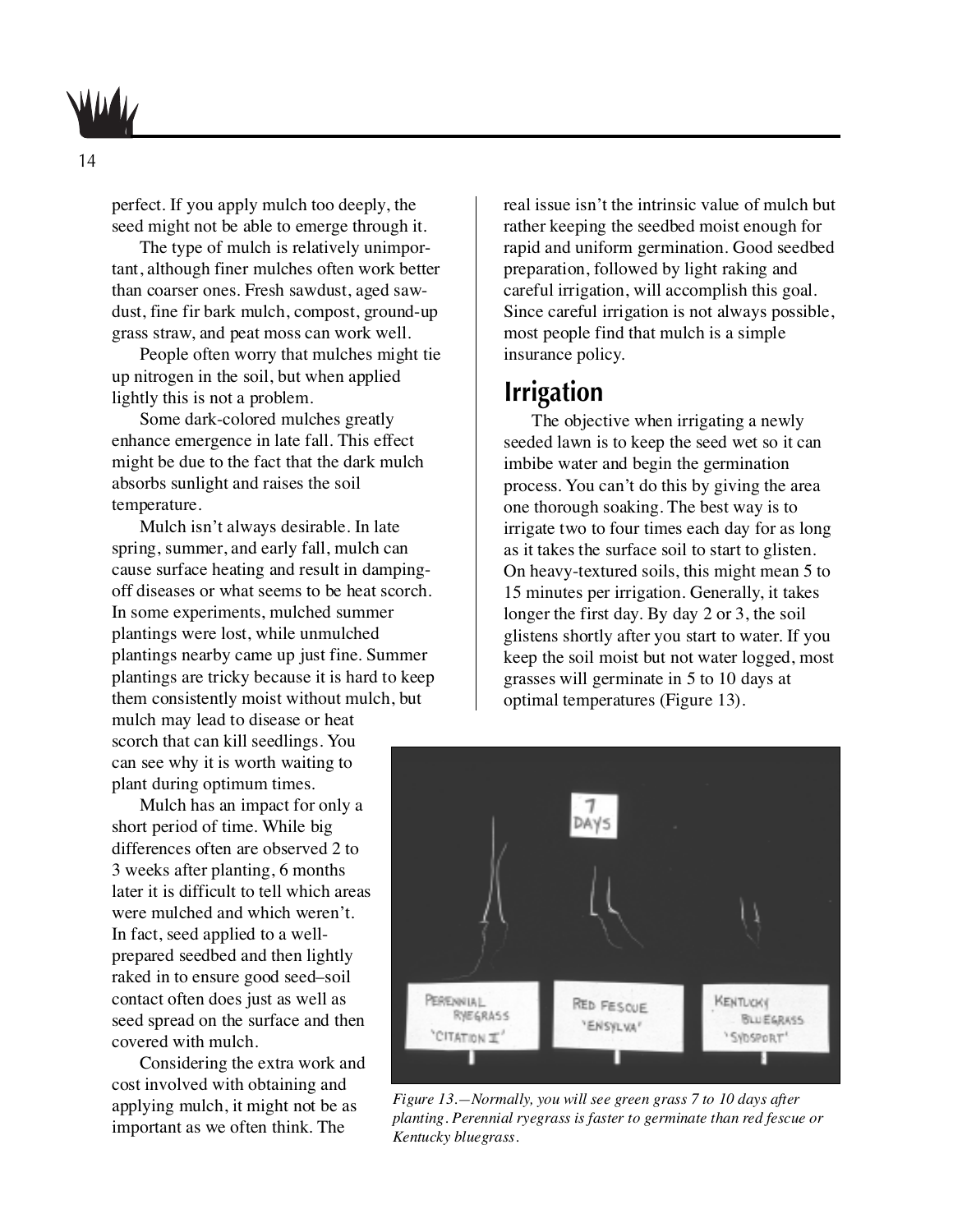



*Figure 14.—Four weeks after planting, a perennial ryegrass lawn is dense and has been mowed twice. Plan on mowing as soon as there is enough grass to cut. Mowing stimulates turf thickening.*

During the germination period (about a week), you need to make sure the site gets water at the right time and in the right amount. Normally, you can't depend on rain, so be prepared to do some babysitting. Also keep in mind that although the seedbed needs constant moisture, it makes no sense to drown the area. If the site puddles during irrigation and stays that way for more than a few minutes, you are watering too much.

After the grass germinates and green shoots are visible over most of the area, reduce the number of irrigations per day (for example from 4 to 2) and by the end of the second week to once per day. In the third week, you should be able to irrigate once every second or third day depending on the weather. By the fourth week, you often can reduce irrigation to 1 to 2 times per week. From then on, let the lawn tell you when it needs water, and irrigate accordingly.

Sod should be watered thoroughly just after planting and then at least daily for the first couple of weeks. Avoid overirrigating by randomly lifting sod corners to observe soil moisture and rooting progress. Remember to check a different piece each time you look.

### **Mowing**

Mow the new turf as soon as there is enough grass to cut (Figure 14). Often, if the weather is good and you have done everything properly, the lawn will need mowing about 3 weeks after planting. Mow at the height you intend to maintain the lawn. For perennial ryegrass–fine fescue lawns, mow at about 2 inches. To prevent rutting,

stop irrigation a day or two before mowing to let the soil surface firm up. Remember, you didn't do all that grading just so you could ruin the surface by mowing when the soil is too wet!

### **Aftercare**

Now the lawn is up, it has been mowed once, and it soon will be ready for regular weekly mowing. At this point, many people wonder why their new lawn is turning yellow. Remember, it is time to fertilize again. Young lawns are hungry and might need fertilizer every 4 to 5 weeks the first fall and following summer. By the time they are a year old, most lawns hold color longer after each fertilizer application and begin to require less intensive fertilization.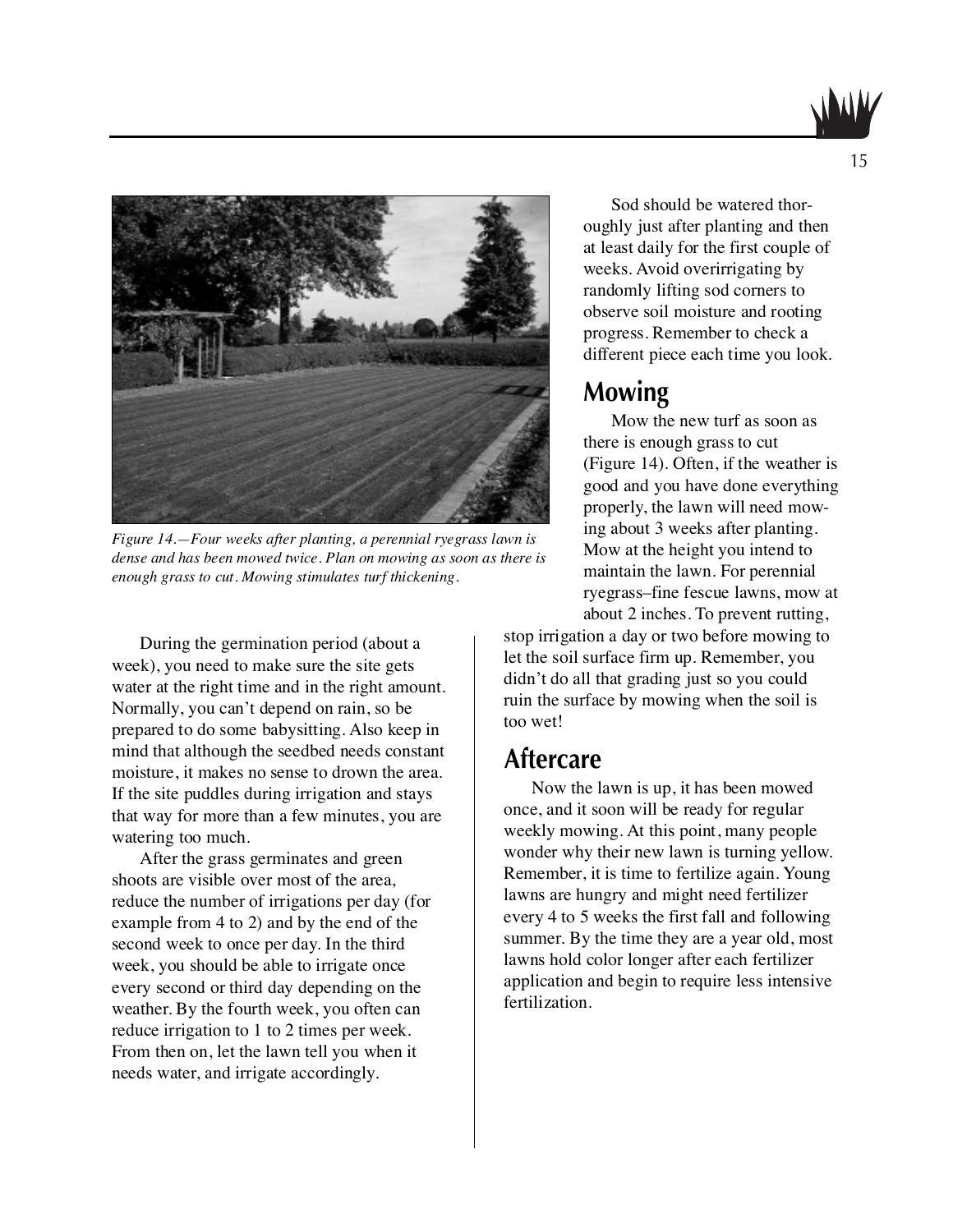

### **Renovating old lawns**

Renovation refers to improving existing lawns by overseeding. Optimal timing for renovation is the same as for starting a new lawn.

Renovation often involves killing the existing lawn, dethatching, minor surface grading, and reseeding (Figure 15). In general, renovation does not involve rototilling, so it is less disruptive and more convenient in existing landscapes. What you do will depend on the condition of your lawn and your goals for the renovated lawn. Here are three common situations where homeowners often consider renovation.

### **Neglected, weed-infested lawns**

You just bought a house and the former owners didn't take care of the lawn. The turf is patchy, and there are broadleaf weeds everywhere. It looks hopeless, and it seems like renovation is the only answer.

Most lawns like this can be saved with only modest effort and do not normally require renovation. If the basic grass cover is adequate, this type of lawn might improve dramatically just by treating broadleaf weeds with selective weed killers, dethatching existing grass, and following up with an application of nitrogen fertilizer to stimulate grass growth. Mowing regularly and irrigating enough to maintain a dense turf usually completes the conversion to a healthy lawn.

### **Partially dead lawns**

If part of your lawn was smothered by a stack of roofing or plywood from your remodel project or the kids or dogs wore out the turf from too much play, renovation is the easiest way to get it back in shape. Rent a dethatching machine and set it low enough to break up and loosen the soil. Go over all of the affected areas or even the entire lawn until it looks pretty much like bare soil (Figure 16).



*Figure 15.—Renovating involves killing the old turf and dethatching down to bare soil.*



*Figure 16.—Go over the area as many times as needed to reach the soil. This will make it easier to get good seed–soil contact for rapid germination.*

If the soil is severely compacted, rent a core aerifier machine and go over the lawn several times after dethatching to open up the surface and relieve compaction. After coring, go over the lawn one more time with the dethatcher to break up the debris left by the coring machine. Once you remove unwanted debris, you are ready to seed.

Apply seed and fertilizer as you would for a new lawn, and mulch the seeded area lightly with peat moss, sawdust, compost, or other material. Once seeded, treat the lawn just as you would a newly seeded lawn.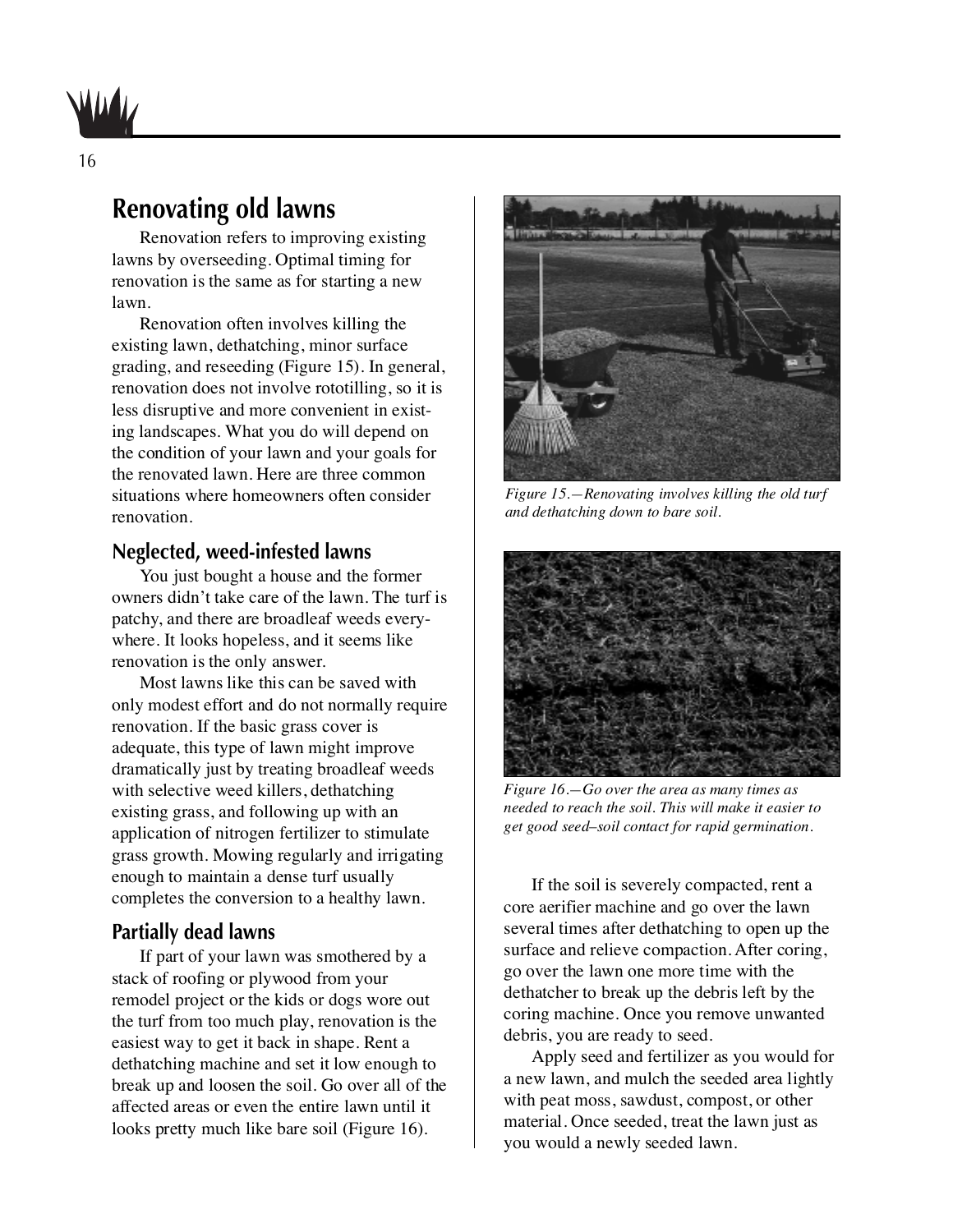

Most of the grasses we plant in new lawns are dark green. After a few years, you probably will notice lighter green patches of indigenous grasses invading the lawn. If you do nothing, the lawn eventually will be taken over by these grasses and will become what is known as a climax lawn. While there is nothing wrong with climax lawns, many people prefer pure stands of perfect grass. At this point, they decide to renovate their lawn.

It is almost impossible to successfully renovate a lawn with the goal of producing a perfect monoculture of planted grass. The key is to make sure you kill the existing grasses completely. This cannot be done by a single spray of a nonselective herbicide.

To begin, quit mowing the lawn for a few weeks in the fall. Spray a nonselective herbicide and wait to see what level of kill you get. Treat again in early spring and wait for signs of regrowth. About early to mid-May, treat again and then dethatch and overseed as described previously. Try planting perennial ryegrass at about 10 lb of seed per 1,000 sq ft. After mulching and fertilizing, irrigate and

watch the grass start to grow. Generally, within a year, the lawn will look just like it did before the renovation.

If this sounds futile, it is! The problem is that it is almost impossible to kill all grasses with available herbicides. Even if you could, there always is plenty of seed in the soil to germinate and reinvade the lawn. Herbicides that might help in this quest are not readily available to homeowners, and even when used do not guarantee success.

### **General thoughts on renovation**

Renovation is a useful tool for improving weak lawns or those with damaged areas. It generally does not produce perfect lawns that are genetically pure.

Just as with planting new lawns, the key is to prepare a good seedbed and make sure there is good seed-to-soil contact. The easiest way to do this is by mulching after seeding. Timing for planting is the same as for new seedings. Grass often is slower to develop on renovated sites but eventually will produce excellent turf.

A renovated lawn requires regular maintenance to protect your investment.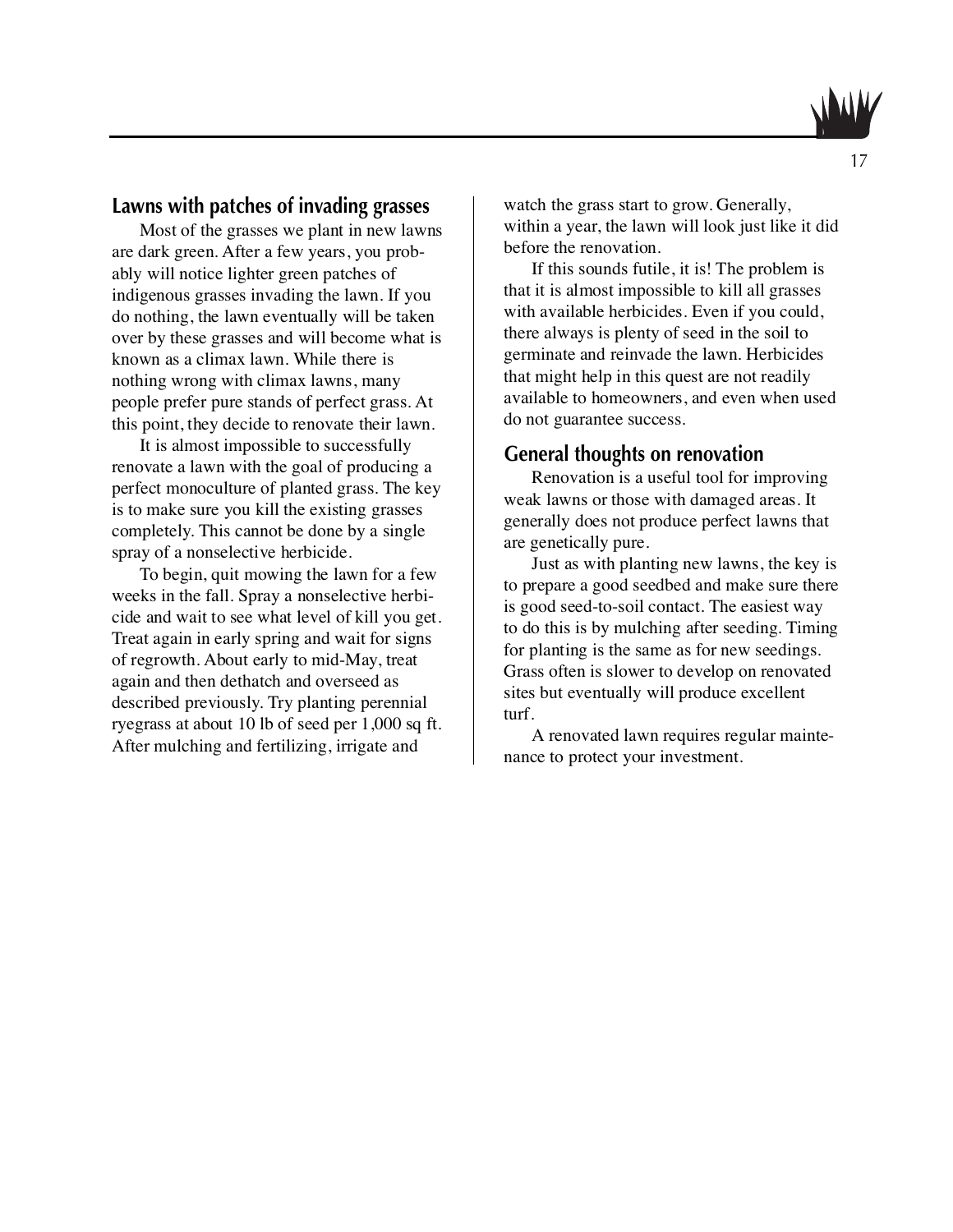

### **Some cultivars of common turfgrasses suited to Oregon**

### **Perennial ryegrass, Lolium perenne**

Thirty years of breeding and selection work with ryegrasses have produced hundreds of improved cultivars. All of the grasses in this list are fairly fine textured, medium to dark green, and cut cleanly even with a power lawnmower. They can be mowed as low as  $\frac{3}{4}$  inch and perform very well at 1<sup>1</sup>/<sub>2</sub> to 2 inches. All ryegrasses need regular nitrogen fertilizer applications to maintain color and density.

All ryegrasses are susceptible to red thread disease, but many are resistant to winter brown blight disease. In areas where snow cover occurs for extended periods, all ryegrasses will suffer from snowmold diseases unless treated with fungicides in fall before snowfall.

In field trials where cultivars are planted side by side, the only visible differences are in color. Turf quality is almost identical for all cultivars.

| Delaware Dwarf | <b>Nobility</b> | Radiant                 |
|----------------|-----------------|-------------------------|
| Dimension      | Northstar       | Rebound                 |
| Divine         | Palmer III      | Seville II              |
| Elf            | Panther         | SR 4200                 |
| Elfkin         | Paragon         | SR 4400                 |
| Elite          | Pearl           | SR 4500                 |
| Exacta         | Pebble Beach    | <b>Stallion Select</b>  |
| Fiesta III     | Pennant II      | <b>Stallion Supreme</b> |
| Gator III      | $PhD*$          | Statesman II            |
| Headstart      | Pinnacle        | Stellar                 |
| Jet            | Pinnacle II     | Sunshine                |
| Kokomo         | Pizzazz         | Top Hat                 |
| Laredo         | Pleasure        | Vivid                   |
| Low Grow II    | Precision       | Wizard                  |
| Majesty        | Prelude III     |                         |
| Manhattan 4    | Premier II      |                         |
| Manhattan II   | Prizm           |                         |
| Mardi Gras     | Pro Tour Blend* |                         |
| Medalist Gold* | Promise         |                         |
| Night Hawk     | Protocol        |                         |
|                |                 |                         |

#### **Acceptable perennial ryegrass cultivars and blends**

\*Contains a blend of several cultivars.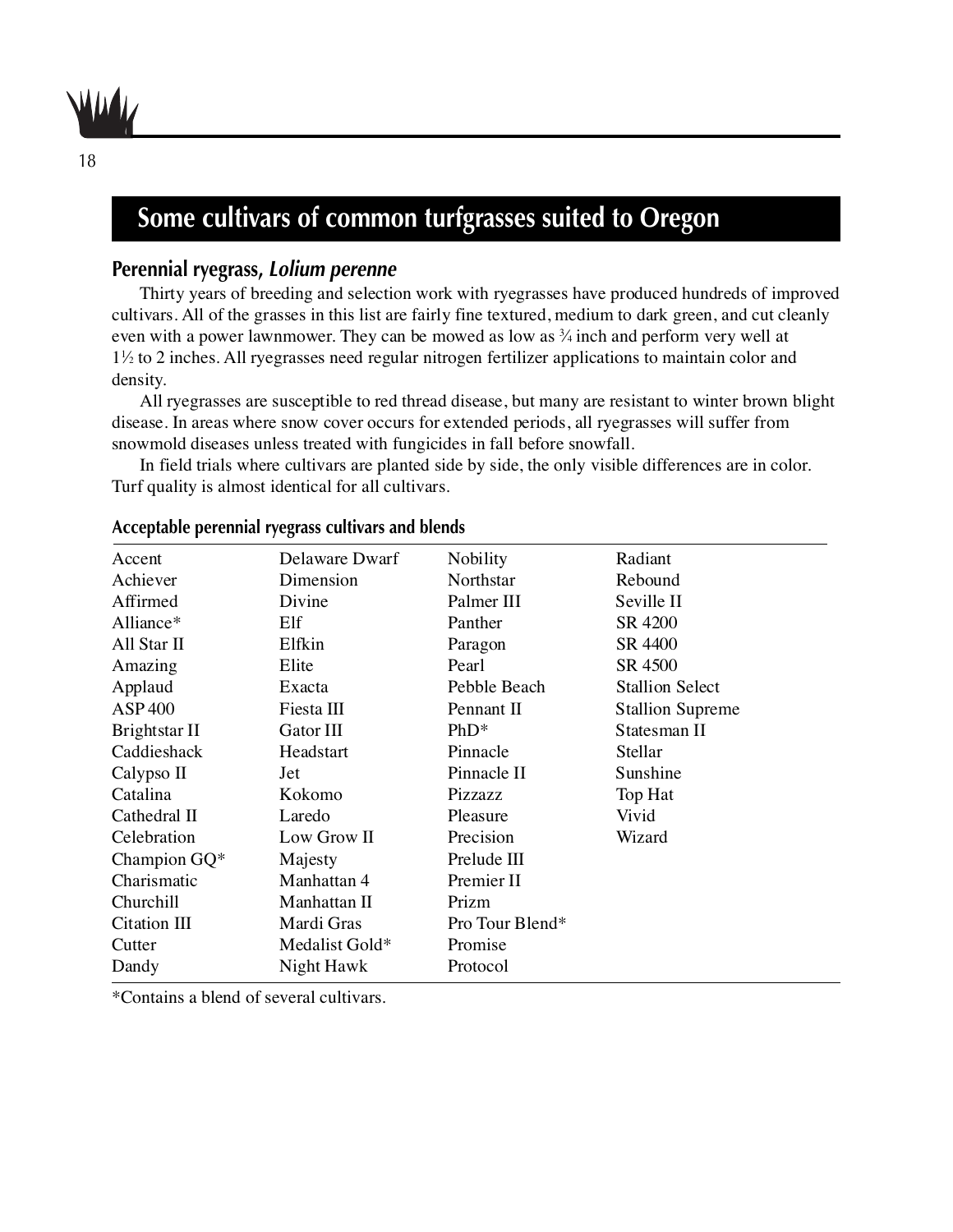### **Fine fescues, Festuca sp.**

Fine fescues include numerous species, all of which are fine textured and very dense-growing. In Oregon, Chewing's fescue produces a tight, dense turf that is very attractive. Hard fescue and strong creeping fescue produce a slightly coarser turf that also is very attractive.

All have low nitrogen fertilizer requirements and, when planted with other grasses, generally dominate the planting in about 3 years. Fine fescues tolerate mowing between about 1 to 2 or  $2\frac{1}{2}$  inches.

Historically, fine fescues have been key components of shade mixtures. In western Oregon, they generally do not persist in shade due to damage from several winter diseases. In drier parts of the state, they perform well in shade. Fine fescues probably are best used in shade mixtures in central and eastern Oregon.

Hard and strong creeping fescue are quite drought-tolerant when stands are young. As stands age and thatch accumulates, drought tolerance declines significantly because roots grow in thatch and not in the soil.

Strong creepers, slender creepers, and most Chewing's fescues are susceptible to red thread disease, while hard fescue generally is highly resistant. The biggest drawback to using fine fescues for turf is excess thatch and poor recovery from mechanical dethatching.

| <b>Chewing's fescue</b> | <b>Hard fescue</b> | <b>Strong creeping</b> | <b>Slender creeping</b> |
|-------------------------|--------------------|------------------------|-------------------------|
| Banner II               | Aurora             | Florentine*            | Dawson                  |
| <b>Banner III</b>       | <b>Brigade</b>     | Flyer II               | Seabreeze               |
| <b>Bridgeport</b>       | Defiant*           | Jasper                 |                         |
| Brittany*               | Discovery*         | Jasper II              |                         |
| Culumbra                | Ecostar*           | Shademaster II*        |                         |
| EcoNordic               | $O$ sprey*         |                        |                         |
| Jamestown II            | Reliant II         |                        |                         |
| Sandpiper*              | Spartan*           |                        |                         |
| Shadow                  | SR 3100            |                        |                         |
| Shadow II*              | <b>SR 5000E</b>    |                        |                         |
| SR 5100                 | Vernon             |                        |                         |
| Tiffany*                |                    |                        |                         |
| Treazure                |                    |                        |                         |
| Victory*                |                    |                        |                         |
| Victory $II^*$          |                    |                        |                         |

#### **Acceptable fine fescue cultivars**

\*Performed well in National Turfgrass Evaluation Program shade trials.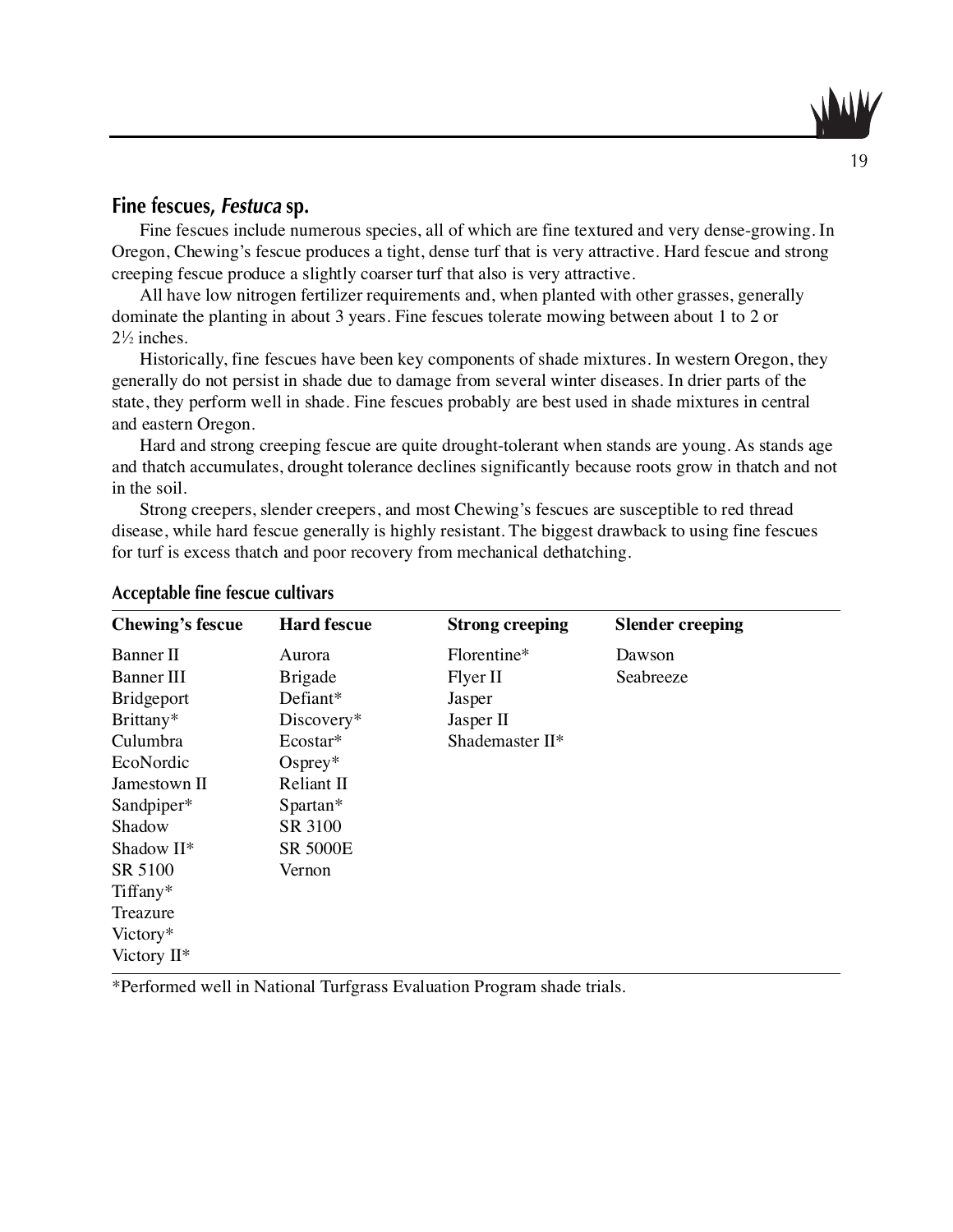

### **Tall fescue, Festuca arundinacea**

Breeding work with tall fescue has changed this once coarse, rank grass into a fairly dense, medium-textured grass with reduced vertical growth. It still is coarse when compared to other commonly planted turfgrasses, however.

Tall fescue does well with medium levels of nitrogen fertilizer and tolerates mowing between 1 to 2 inches. In OSU trials, it looks best when mowed at 11 ⁄2 inches. Tall fescue does not produce much thatch.

Tall fescue tends to have poor winter color in western Oregon. It can tolerate a fair amount of shade but also thrives in hot, sunny locations. During extended drought, it stays green 1 to 2 weeks longer than most other turfgrasses. It is best planted alone and should be planted more widely in central and eastern Oregon. In irrigated lawns in western Oregon, it tends to be invaded and rapidly outcompeted by indigenous grasses. Tall fescue in western Oregon probably is best suited for sites receiving little or no irrigation and where turf quality is not important.

Tall fescue gets several diseases in western Oregon, which can cause significant winter thinning. Snowmold can be a problem east of the Cascades where extended snow cover is common.

| Airlie         | Cochise II*       | Matador*            | SR 8600*    |
|----------------|-------------------|---------------------|-------------|
| Alamo          | Coronado          | Millennium*         | SunPro      |
| Anthem II      | Coronado Gold     | Mustang II          | Tar Heel    |
| Apache II      | $\text{Cortex}^*$ | Ninja*              | Tomahawk    |
| Arabia         | Coyote            | Olympic Gold        | Tracer      |
| Arid II        | Crewcut II        | Oncue               | Tracer*     |
| Arid III       | Crossfire II      | Pixie               | Tulsa       |
| Arizona        | Dominion          | Plantation          | Tuscany*    |
| Axiom          | Durana            | Rebel 2000          | Twilight II |
| Aztec II       | Duster            | <b>Rebel Sentry</b> | Velocity    |
| <b>Bandana</b> | Dynasty           | Red Coat            | Watchdog*   |
| Barlexas II    | <b>Empress</b>    | Regiment            | Wildfire*   |
| Barlexas*      | Equinox           | Rembrandt           | Wolfpack*   |
| Barrera*       | Falcon III        | Reserve*            | Wyatt       |
| Barrington*    | Gazelle           | Scorpio             | Zanzibar    |
| $Bingo*$       | Houndog $5*$      | Shenandoah          |             |
| Bonsai II      | Jaguar III        | Shortstop II        |             |
| <b>Brandy</b>  | Laramie*          | Southern Choice     |             |
| <b>Bravo</b>   | Lion              | SR 8210             |             |
| Bulldawg       | Masterpiece       | SR 8500             |             |

#### **Acceptable tall fescue cultivars**

\*Starred cultivars were rated in Corvallis. All others are based on ratings in the National Turfgrass Evaluation Program.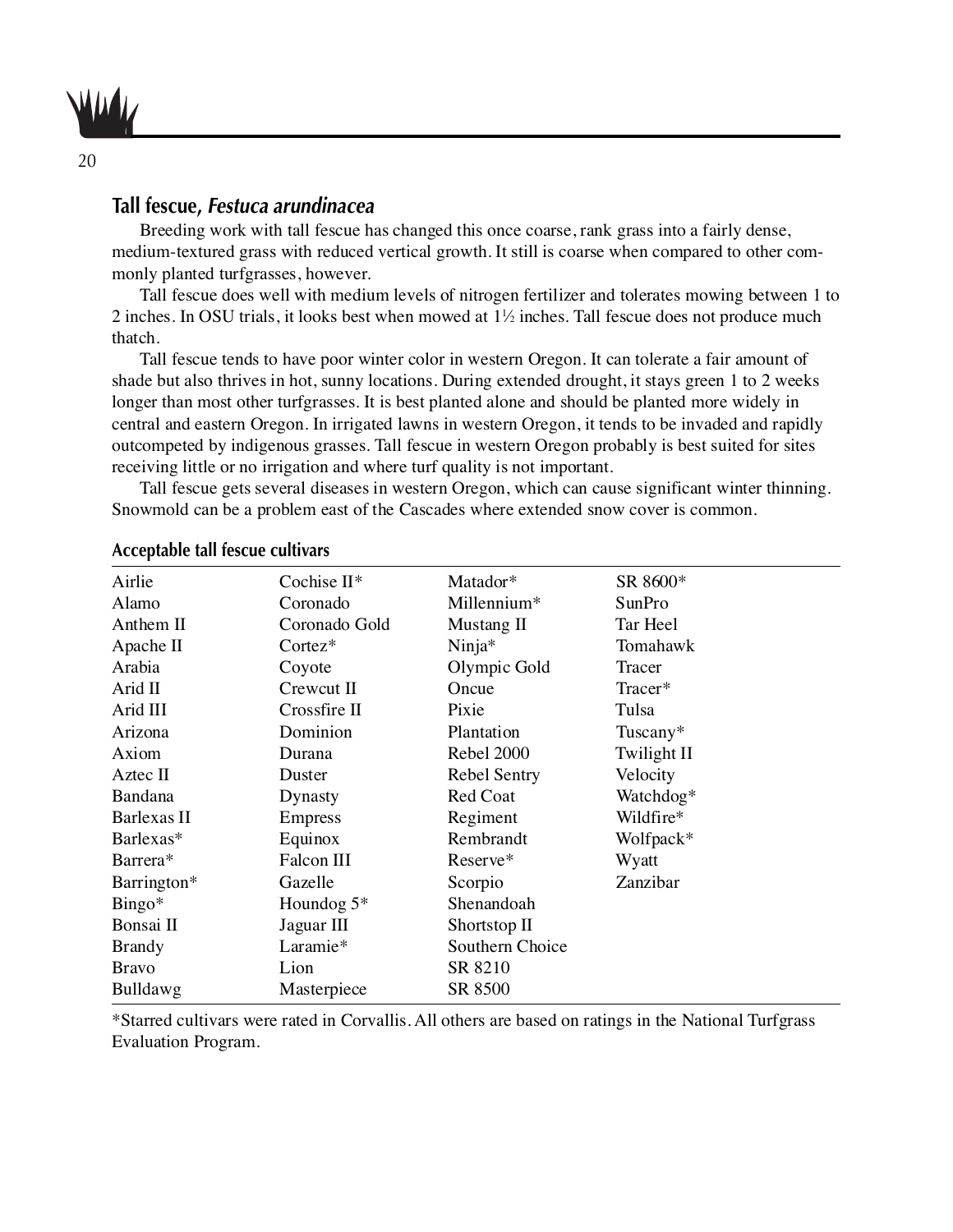### **Kentucky bluegrass, Poa pratensis**

There are hundreds of Kentucky bluegrass cultivars, and many produce outstanding turf. In recent years, the spread of necrotic ringspot disease has made disease resistance a factor when recommending cultivars. The cultivars listed below seem to have enhanced resistance to necrotic ringspot disease based on their performance in the National Turfgrass Evaluation Program (NTEP) trials or in other regional trials. In western Oregon, rust and leafspot diseases also can cause significant turf thinning.

In general, Kentucky bluegrass is best adapted to central and eastern Oregon, but it can be used in western Oregon in mixtures with perennial ryegrass. It needs regular nitrogen fertilizer to remain competitive. Optimum mowing heights range from  $\frac{3}{4}$  to about  $2\frac{1}{2}$  inches.

Kentucky bluegrass's biggest problem, other than necrotic ringspot disease, is excess thatch production. It should be dethatched every year or two, starting the first or second year after planting. In central Oregon where lawns generally are not dethatched, thatch can accumulate to a depth of 8 inches. Heavily thatched lawns require significantly more water to stay green than do lawns with little thatch.

| .            | $\sigma$ i |               |                      |  |
|--------------|------------|---------------|----------------------|--|
| Abbey        | Dragon     | Nustar        | <b>Total Eclipse</b> |  |
| Allure       | Eclipse    | Odyssey       | Unique***            |  |
| America***   | Fortuna    | Princeton 105 | Wildwood             |  |
| Apollo***    | $Haga***$  | Quantum Leap  |                      |  |
| Award        | Impact     | Rugby II      |                      |  |
| Baronie      | Jefferson  | Seabring      |                      |  |
| Brilliant*** | Langara*** | Showcase      | Others:**            |  |
| Caliber      | Liberator  | Sidekick      | Adelphi              |  |
| Challenger   | Midnight   | Sodnet        | Cynthia              |  |
| Champagne    | Moonlight  | SR 2000       | <b>Mystic</b>        |  |
| Chateau      | Nuglade    | SR 2284***    | Somerset             |  |

#### **Apparent necrotic-ringspot-tolerant cultivars\***

\*Based on resistance ratings for Necrotic Ringspot disease in 1996–2000 National Turfgrass Evaluation Trial.

\*\*Based on regional field trials.

\*\*\*May be better suited to western Oregon than other bluegrasses. For more information, consult www.ntep.org.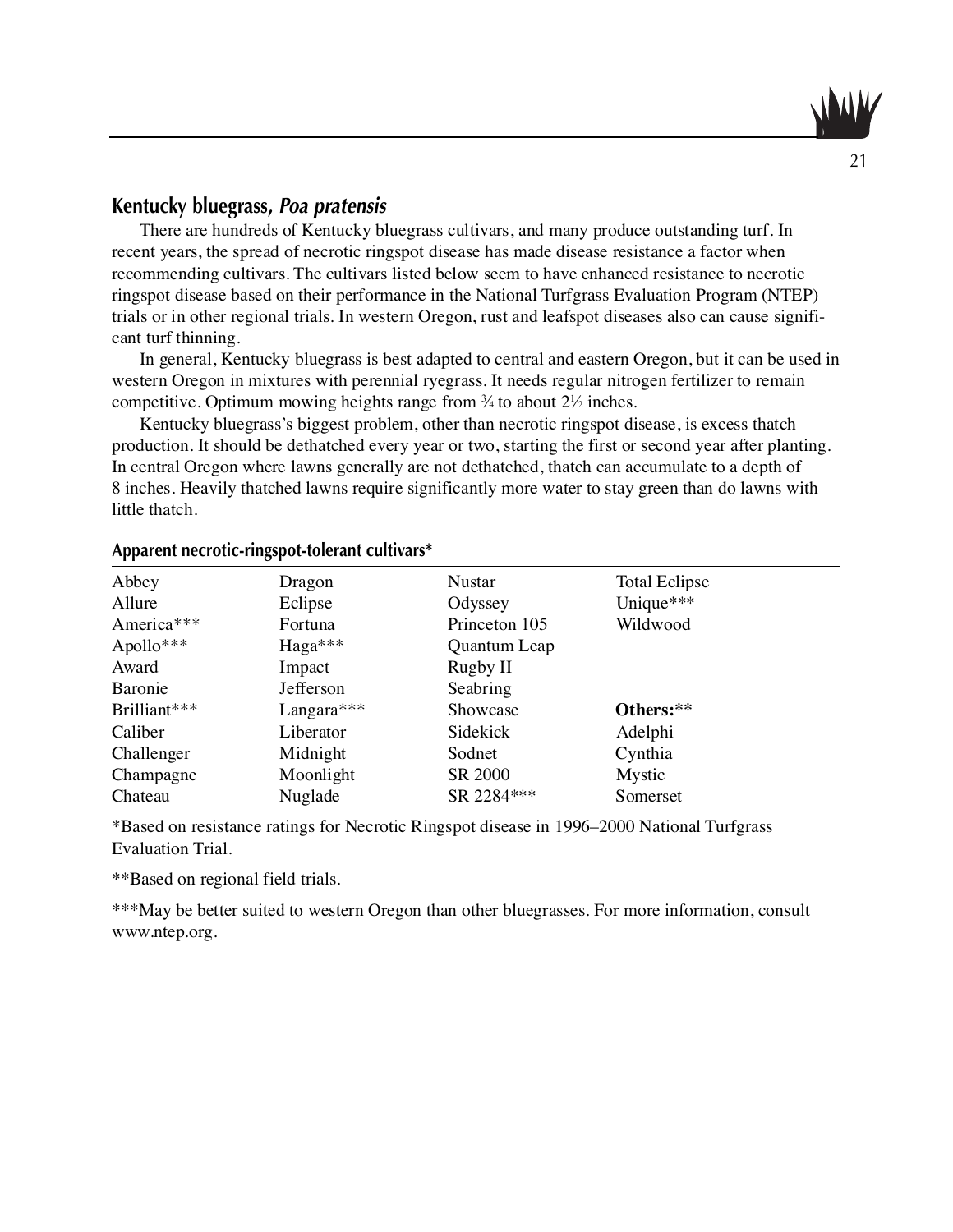

### **Bentgrasses, Agrostis sp.**

Bentgrasses rarely are planted in Oregon, but generally dominate old lawns throughout western Oregon. They are well adapted in western Oregon because they grow well from fall through spring, persist well under low fertility, and produce very dense turf that competes well with other grasses. They are one of the most common contaminants in lawns planted with other grass species, and they quickly dominate once they invade.

All bentgrasses look best and perform best when mowed short. The optimum mowing height is about  $\frac{1}{2}$  to 1 inch, with acceptable turf being produced as high as  $1\frac{1}{2}$  inches. When mowed at 2 inches or above, bentgrass develops false crowns and looks scalped after every mowing from about midsummer on. Bentgrasses produce a light, fluffy thatch that should be removed annually or every other year in early to late spring.

On mature lawns, the only potentially severe disease is fusarium patch, which occurs in most winters. To look green in summer, bentgrass requires regular irrigation. It survives quite well without irrigation, but will turn brown and go dormant by the middle of July in most years. Of available bentgrasses, colonial bentgrass produces higher quality turf than dryland bentgrass, particularly at higher mowing heights.

| <b>Colonial bentgrass</b> | <b>Dryland bentgrass</b> |
|---------------------------|--------------------------|
| <b>Bardot</b>             | Exeter                   |
| Sefton                    | Highland                 |
| SR 7100                   | Trust 55                 |
| Tiger                     |                          |
| Tiger II                  |                          |

#### **Some available bentgrass cultivars**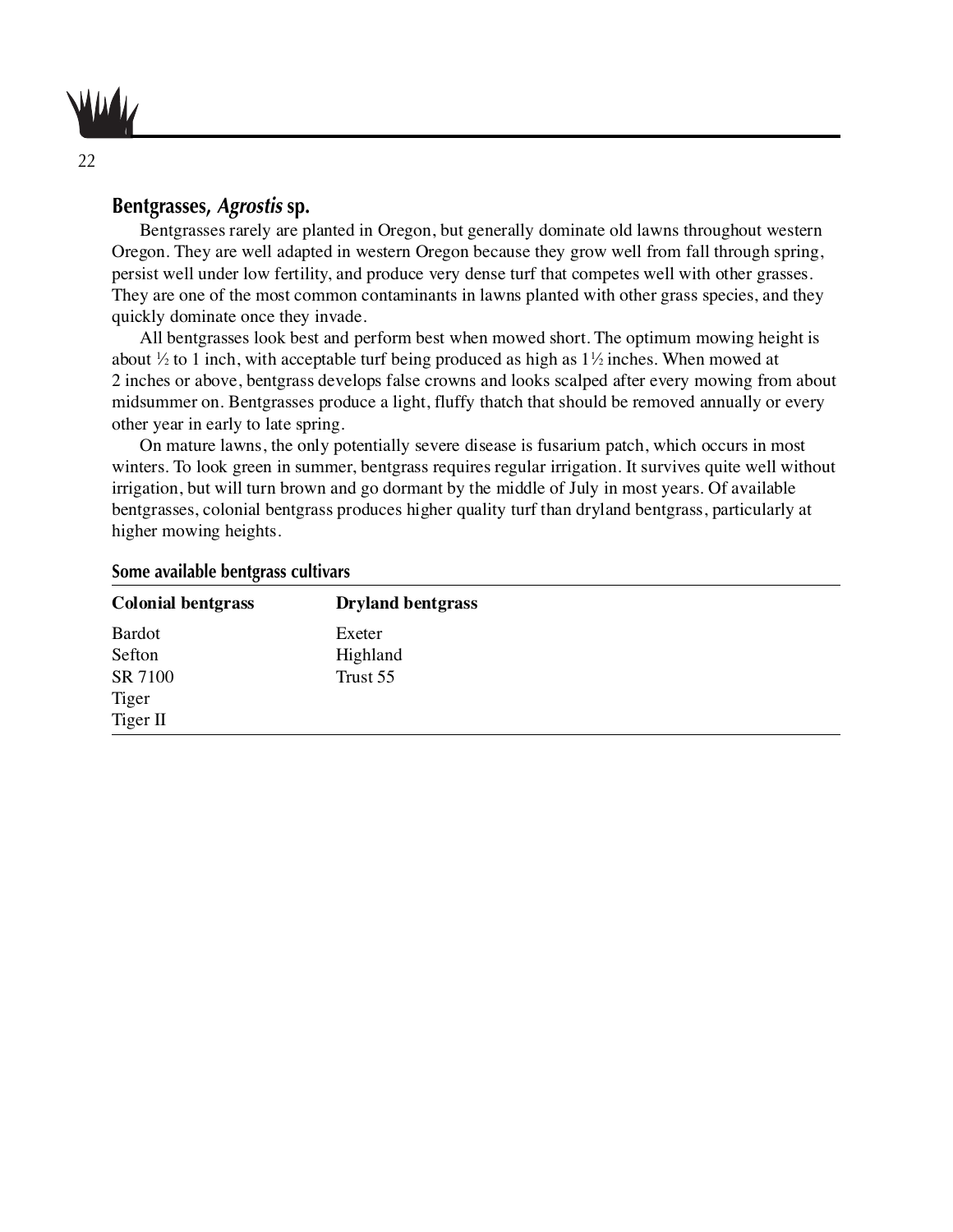

### **To learn more**

*Conserving Water in the Garden and Landscape,* EC 1531 *Controlling Moss in Lawns,* FS 55 *Fertilizing Home Lawns,* EC 1278 *Maintaining a Healthy Lawn in Western Oregon,* EC 1521 *Necrotic Ring Spot on Turf in Oregon,* EC 1462 *Turfgrass Seeding Recommendations for the Pacific Northwest,* PNW 299

Many OSU Extension Service publications may be viewed or downloaded from the Web. Visit the online Publications and Videos catalog at **http://eesc.oregonstate.edu**.

Copies of our publications and videos also are available from OSU Extension and Experiment Station Communications. For prices and ordering information, visit our online catalog or contact us by fax (541-737-0817), e-mail (puborders@oregonstate.edu), or phone (541-737-2513).